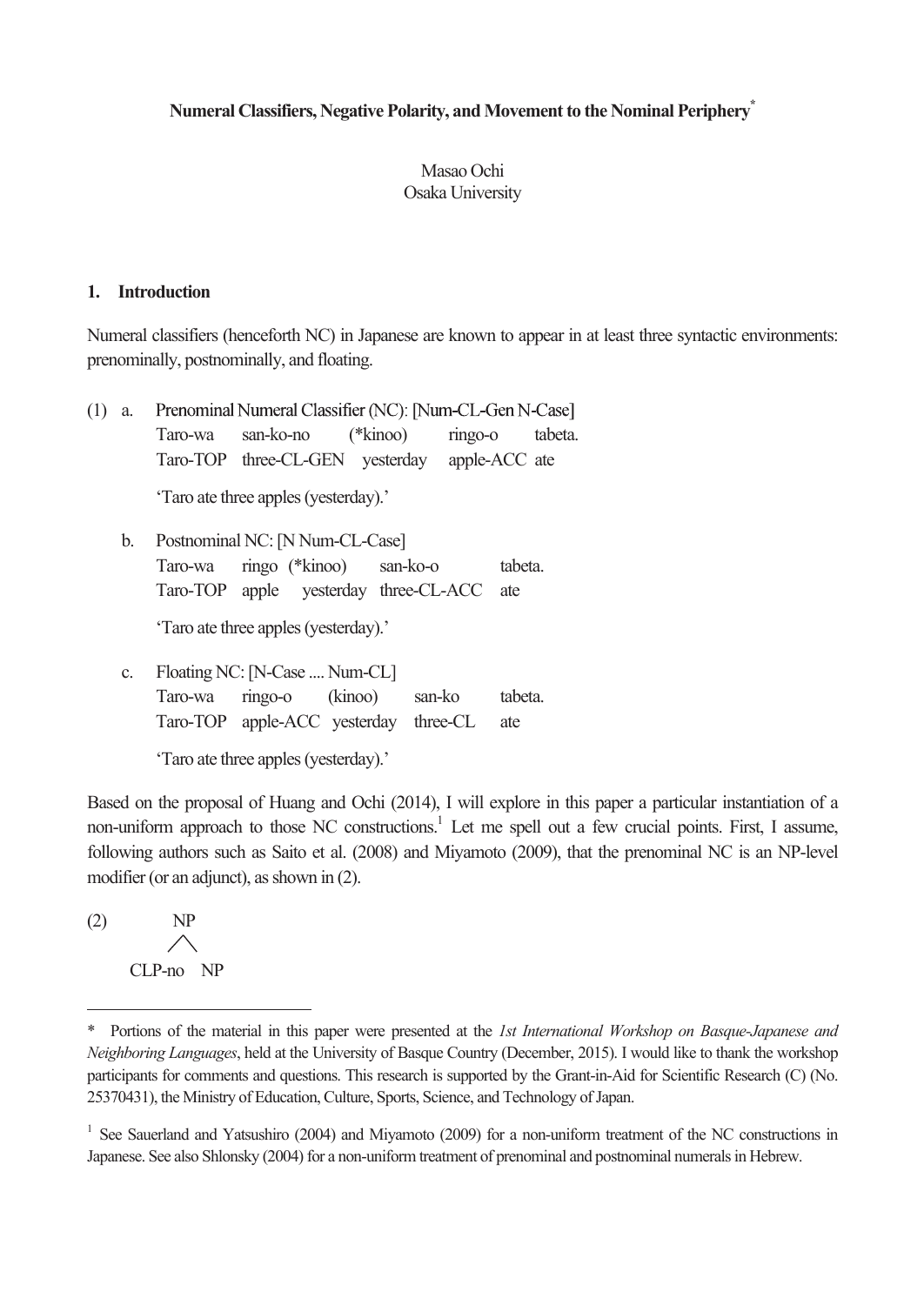Second, I assume that the postnominal NC has the structure shown below (based on Watanabe (2006)).<sup>2</sup>



According to Chierchia (1998), noun extensions in languages such as Chinese and Japanese are mass, and those languages make a productive use of classifiers, which combine with mass nouns and create countable units. We might say that the structure in (3) reflects such a viewpoint: The classifier (CL) head combines with a noun (or NP), thereby creating countable units, and then a numeral combines with the combination of a classifier and a noun. Moreover, according to (3), the NP complement of CL undergoes movement and lands in the edge of a nominal domain.<sup>3</sup> As a result, we get the order 'NP-numeral-classifier.' Let us assume that  $X$  in this structure may be occupied by Case (e.g., -*ga* and -*o*) (see Watanabe (2006) analysis). As we will see shortly, X may be occupied by something else as well (i.e., a focus particle).

 Before turning to the floating NC, let us briefly consider Chinese. Following Tang (1990) and Cheng and Sybesma (1999), I will assume, without any further discussion, that the NC construction in Chinese instantiates a structure like the one in (5), where the classifier is a head selecting NP as its complement.

```
(4) san-ben (*-de) shu 
 three-CL book 
  'three books'
```

```
(5) CLP 
# CL'
   CL NP
```
 $\overline{a}$ 

We can see that the NC construction in Chinese (5) and the postnominal NC construction in Japanese shown in

<sup>&</sup>lt;sup>2</sup> For Watanabe (2006), a classifier occupies the head of #P and a numeral is in its specifier (he posits no CLP). The choice between the two is immaterial for what follows.

<sup>&</sup>lt;sup>3</sup> Scholars such as Koizumi (1995), Ochi (2009), Bošković (2011), and Shibata (2015) argue that Japanese employs movement of the nominal complement. If such a view is tenable, we could establish some degrees of parallelism between the nominal domain and the verbal domain in this language, as both domains involve the movement of the nominal complement.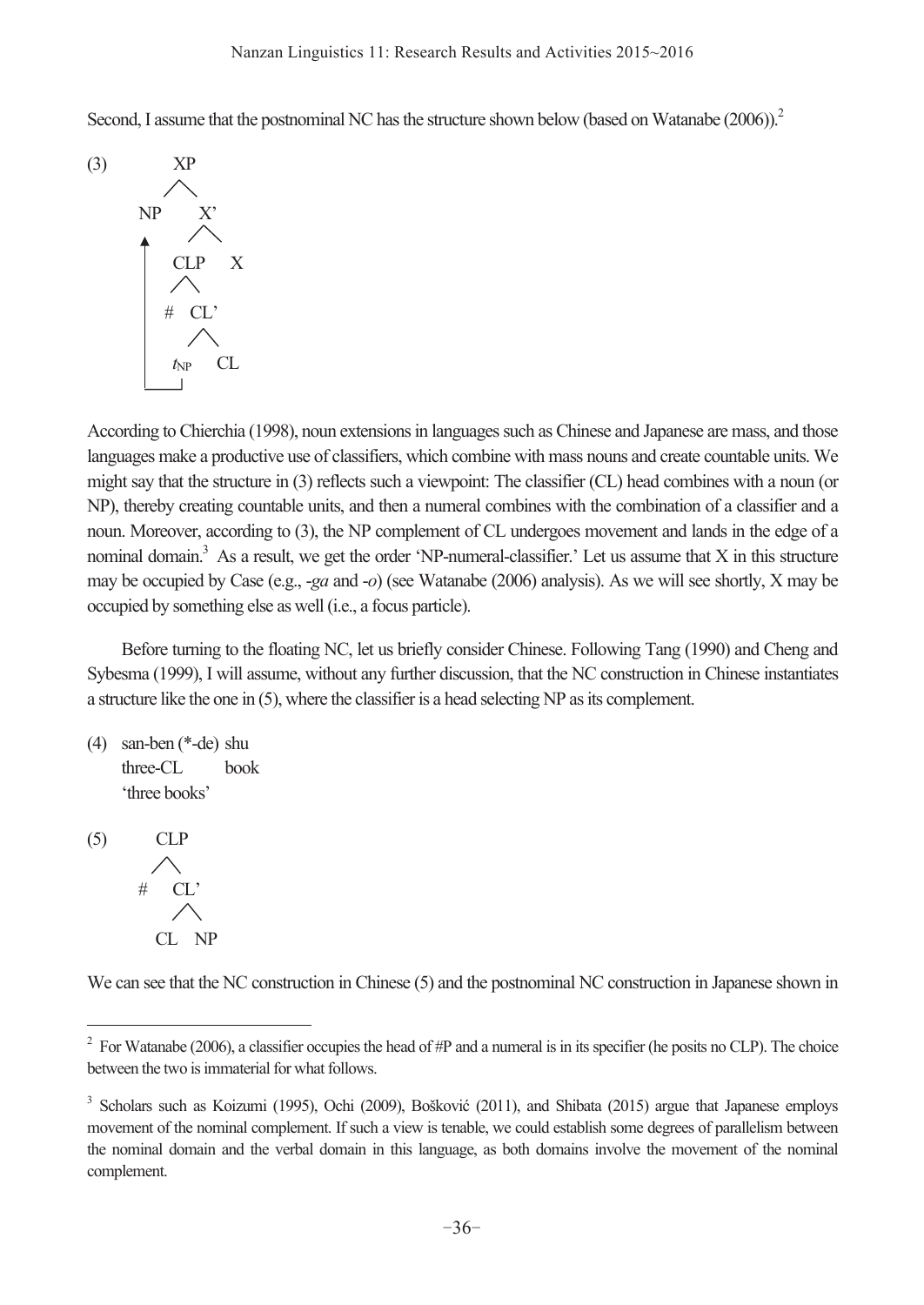#### Numeral Classifiers, Negative Polarity, and Movement to the Nominal Periphery (M. Ochi)

(3) essentially share the same structure, except that the latter involves overt movement of NP. This point will become important.

 Let us now turn to the floating NC. I assume, following Huang and Ochi (2014), that the postnominal NC and the floating NC share (essentially) the same underlying structure.<sup>4</sup>

$$
(6) \quad \text{VP} \quad \text{NP} \quad \text{VP} \quad \text{NP} \quad \text{VP} \quad \text{NP} \quad \text{VP} \quad \text{NP} \quad \text{VP} \quad \text{NP} \quad \text{VP} \quad \text{NP} \quad \text{VP} \quad \text{NP} \quad \text{CL} \quad \text{NP} \quad \text{CL}
$$

The idea is that the NP complement of the CL head always moves in Japanese (but not in Chinese), and the difference between the postnominal NC and the floating NC concerns the syntactic position in which the moved NP occupies.<sup>5</sup> We obtain the postnominal NC if the moved NP ends up in the edge of a nominal domain. If the moved NP moves further into a verbal domain, we obtain the floating NC. This viewpoint is corroborated by Jenks' (2011) cross-linguistic generalization concerning floating/stranded NC: Only those classifier languages that have (or allow) the Noun-NC order allow NC-float (head-final languages: Burmese, Japanese, and Korean; head-initial languages: Thai, Khmer). To the extent that the stranding view is correct, this has an implication that it is the postnominal NC, and not the prenominal NC, that should be related to the floating NC. Unlike Japanese, Chinese lacks the relevant NP-movement altogether: NP does not move to the edge of the (extended) nominal domain, nor does it move out of the nominal domain.

 There is one additional point to consider. If we combine the structures in (2) and (3), we expect that a postnominal quantifier is structurally higher than a prenominal one. This is because the former selects an NP as its complement, and the latter is located inside such an NP. The following sets of data in (7) and (8) confirm this point. First, the data in (7) show that universal quantifiers such as *subete* occur in the same three environments discussed above with respect to numeral classifiers.

(7) a. Taro-wa subete-no ringo-o tabeta. (prenominal ∀) Taro-TOP ∀-no apple-ACC eat-PAST

'Taro ate all the apples.'

 4 Some studies such as Sauerland and Yatsushiro (2004) and Miyamoto (2009) converge on the idea that prenominal NCs should be treated separately from postnominal NCs and floating NCs.

<sup>&</sup>lt;sup>5</sup> I have no specific proposal to make about why this movement is obligatory. As suggested by Daiko Takahashi (p.c.), it might be that a numeral and a classifier need to form a cluster of some sort, but that cannot take place unless NP moves away, as it intervenes between a numeral and a classifier.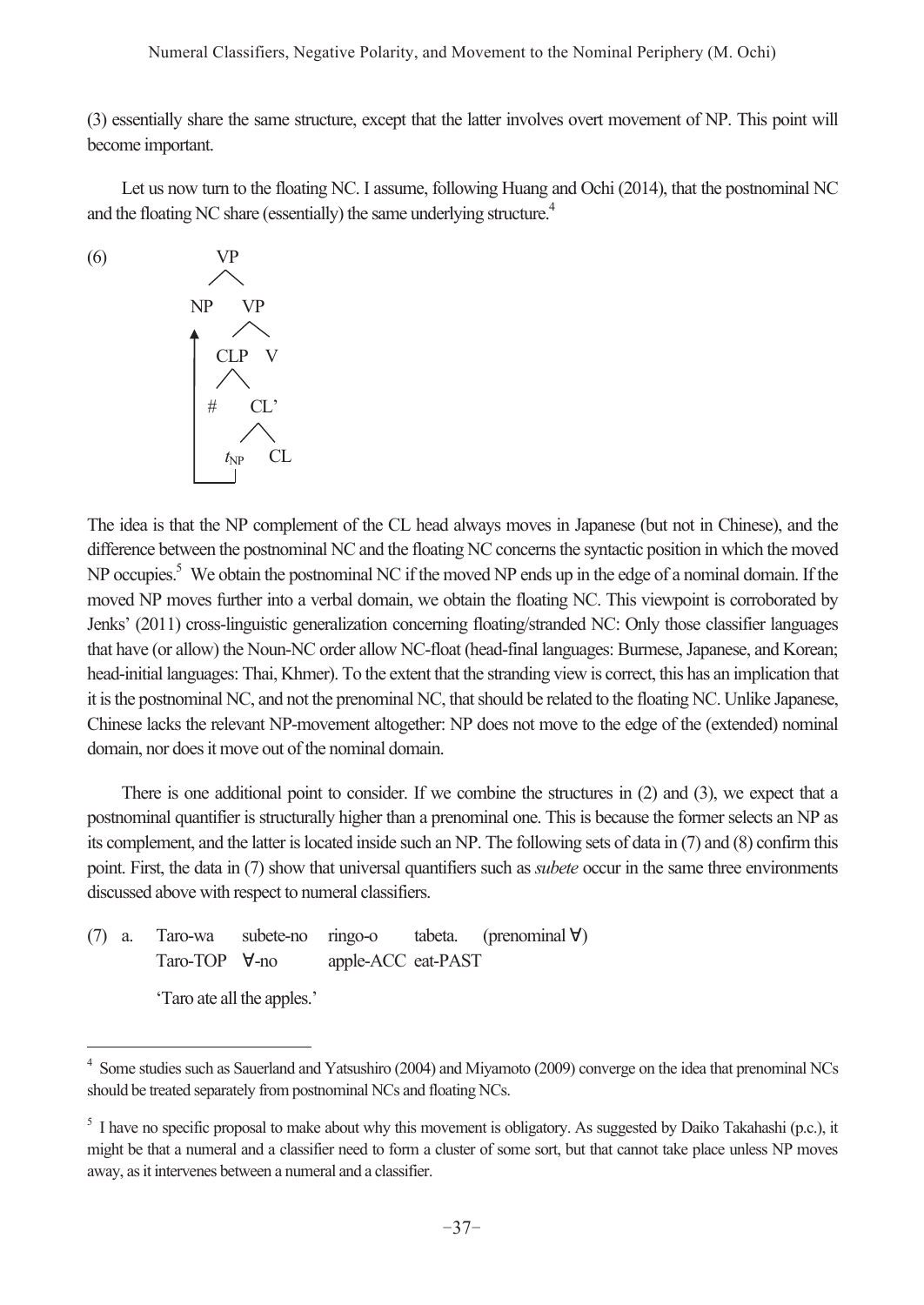| b.             | Taro-wa<br>Taro-TOP apple-ACC                         | ringo-o | subete<br>$\forall$ | tabe-ta.<br>eat-PAST | (floating $\forall$ ) |                          |
|----------------|-------------------------------------------------------|---------|---------------------|----------------------|-----------------------|--------------------------|
|                | 'Taro ate all of the dumplings.'                      |         |                     |                      |                       |                          |
| C <sub>r</sub> | ringo subete-o<br>Taro-wa<br>$Taro-TOP$ apple $V-ACC$ |         |                     | tabe-ta.<br>eat-PAST |                       | (postnominal $\forall$ ) |
|                | 'Taro ate all of the dumplings.'                      |         |                     |                      |                       |                          |

Crucially, when NC and a universal quantifier co-occur in the same nominal domain, there is a restriction (see Huang and Ochi (2014)): the latter must be postnominal.

(8) a. \*Taro-wa subete-no ringo go-ko-o tabe-ta. Taro-TOP ∀-GEN apple 5-CL-ACC eat-PAST 'Taro ate all of the 5 apples.' b. Taro-wa go-ko-no ringo subete-o tabe-ta. Taro-TOP 5-CL-GEN apple ∀-ACC eat-PAST

'Taro ate all of the 5 apples.'

This fact would follow from the hypothesis under discussion if aided by the idea that a strong quantifier is in a higher position than a weak one in the nominal domain (see Borer (2005)). In English, for example, *all* occurs higher than a cardinal expression such as *five*: *all five apples* vs. \**five all apples*. (9a) below shows the underlying structure of the nominal expression in (8a). It is illegitimate as the cardinal expression *go* 'five' occurs higher than the universal quantifier *subete* in the same nominal domain. The structure in (9b) (for (8b)) does not violate such requirement.



 Now, according to the structure in (3), the postnominal NC construction involves obligatory movement: if the relevant movement need not take place, we should get such outputs as \**san hon satsu* 'three book CL.' But is there evidence for this NP-movement? The question is important in light of the preceding discussion about the contrast in (8). It was suggested above that (8a) is bad because a universal quantifier cannot occur lower than a numeral in the same nominal domain. But this idea can be executed without adopting (9a). One alternative structure for (8a) would be (10). Here, CL selects NP as its complement, and the resulting structure is embedded by Number Phrase.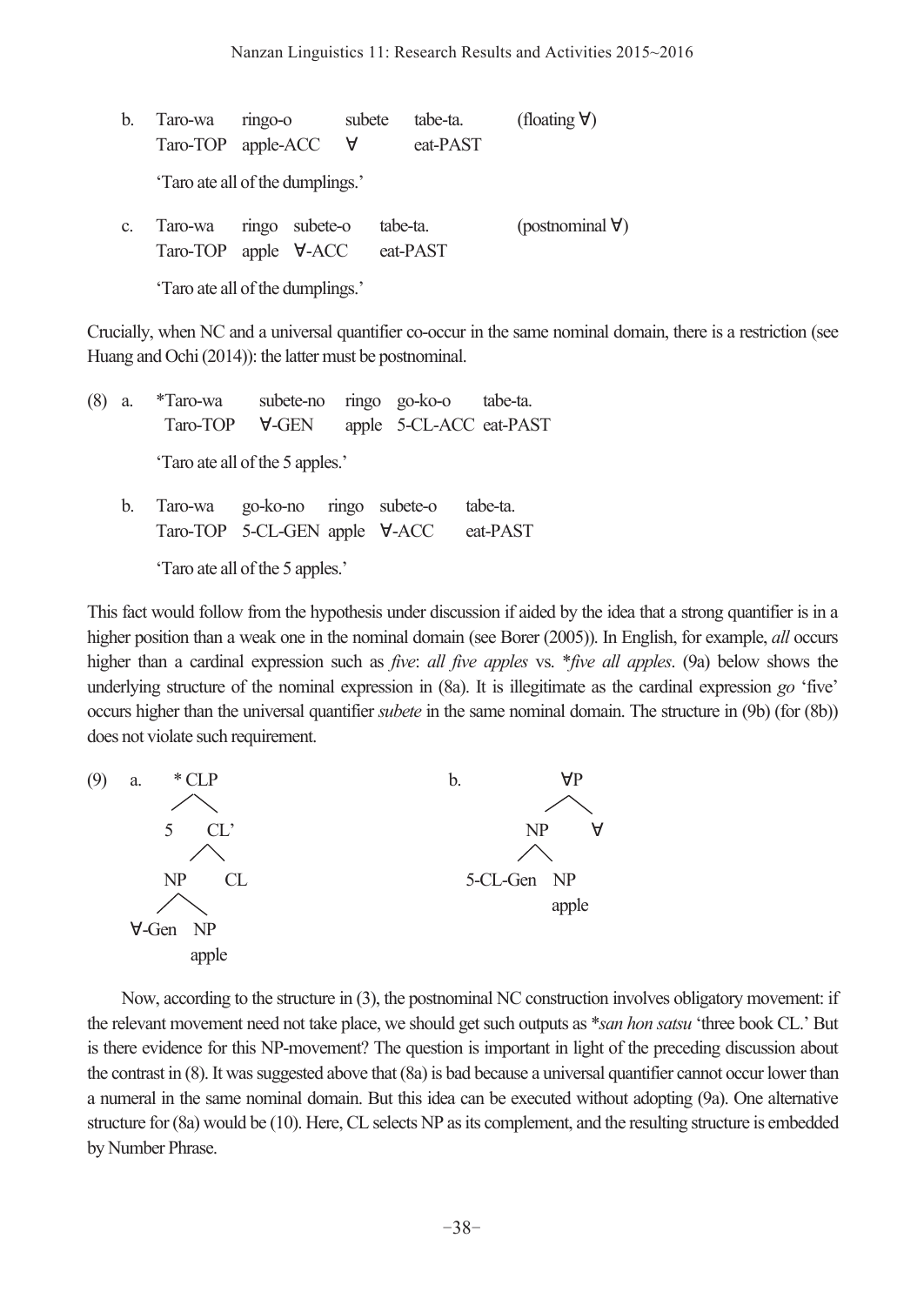

Although this structure would wrongly yield the word order 'NP-CL-Num,' we could avoid this undesired result by assuming that the linear order between a classifier and a numeral is permuted by some sort of PF rule (e.g., perhaps a classifier is enclitic). Crucially, this line of analysis can maintain our earlier discussion about (8a) without positing NP-movement. As (11) below shows, the universal quantifier *subete* that occurs prenominally is structurally lower than the postnominal numeral.



Furthermore, an analysis that posits the structure in (9a) for (8a) would need an additional assumption to rule out (8a), since the universal quantifier *subete* does not remain in the c-command domain of *go* 'five' after the NP containing *subete* is displaced. Accordingly, it would be necessary to assume that the relevant condition (i.e., a universal quantifier cannot be in the scope of a weak quantifier) applies to the underlying structure, or that it applies after the moved NP is (obligatorily) reconstructed.

 Despite such potential drawbacks, I will argue in the next section that we can in fact find some empirical evidence for the structure in (3) for the postnominal NC. The evidence comes from the distribution of the numeral classifiers that exclusively occur in negative contexts. Section 3 will discuss some interpretive differences associated with such negation-oriented numeral classifiers. Section 4 concludes the paper.

### **2. Numeral classifiers and Negative Polarity**

## **2.1. Data**

 It is well known that a combination of an indeterminate (such as *dare* 'who' and *nani* 'what') and -*mo* may function as a negative polarity item (NPI) in Japanese.<sup>6</sup>

### (12) *wh*-NPIs

 $\overline{a}$ 

 a. Kinoo dare-mo ko -nakat-ta. yesterday who-MO come-Neg-PAST

'No one came yesterday.'

<sup>6</sup> See Watanabe (2004) for a view that such items are negative concord items.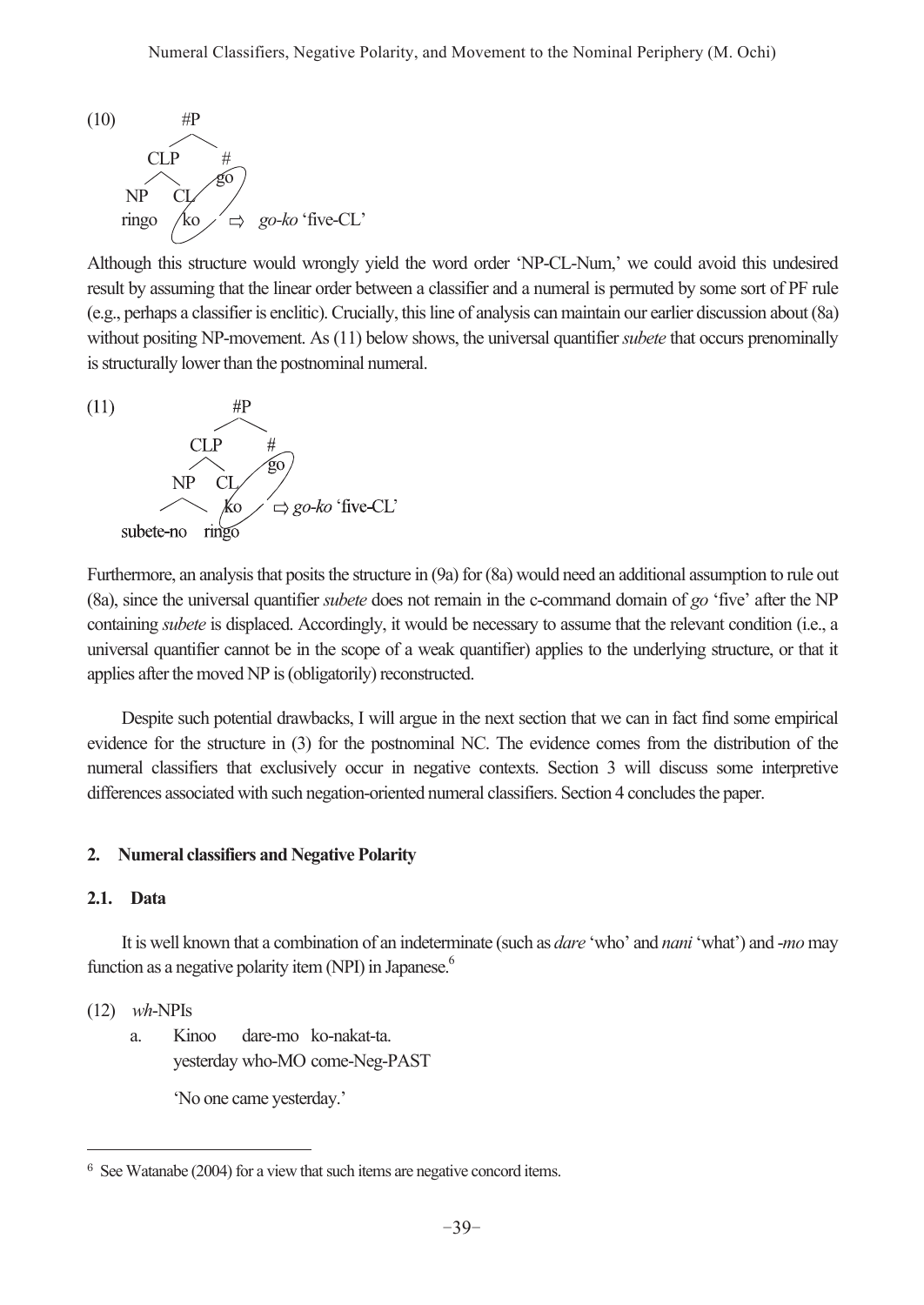| Taro-wa kinoo |  | nani-mo kawa-nakat-ta.                  |
|---------------|--|-----------------------------------------|
|               |  | Taro-TOP yesterday what-MO buy-NEG-PAST |
|               |  |                                         |

'Taro didn't buy anything yesterday.'

Such *wh*-NPIs may occur with a Case-marked noun (see Aoyagi and Ishii (1994)), which suggests that they may be adjuncts (at least in such cases).

| $(13)$ a. |                                          |       | Gakusei-ga kinoo dare-mo ko-nakat-ta.<br>student-NOM yesterday who-MO come-NEG-PAST |                                                          |
|-----------|------------------------------------------|-------|-------------------------------------------------------------------------------------|----------------------------------------------------------|
|           | 'No student came yesterday.'             |       |                                                                                     |                                                          |
| b.        | Taro-wa kudamono-o<br>Taro-TOP fruit-ACC | kinoo |                                                                                     | nani-mo kawa-nakat-ta.<br>yesterday what-MO buy-NEG-PAST |

'Taro didn't buy any fruit yesterday.'

Japanese also allows another type of NPI, which consists of *one*-CL and -*mo*. 7 Following Nakanishi (in prep.), I will refer to this type of NPIs as *one*-NPIs. Let us first confirm that *one*-CL ordinarily means 'one.'

|  | (14) a. Prenominal one-CL NP [one-CL-no N-Case] |  |  |                                               |  |  |  |  |
|--|-------------------------------------------------|--|--|-----------------------------------------------|--|--|--|--|
|  |                                                 |  |  | Taro-wa sono hi ichi'-wa-no tori-o mi-ta.     |  |  |  |  |
|  |                                                 |  |  | Taro-TOP that day one-CL-GEN bird-ACCsee-PAST |  |  |  |  |
|  | 'Taro saw one bird that day.'                   |  |  |                                               |  |  |  |  |

 b. Postnomial *one*-CL NP [N *one*-CL-*Case*] Taro-wa sono hi tori ichi'-wa-o mi-ta. Taro-TOP that day bird one-CL-ACC see-PAST

'Taro saw one bird that day.'

 c. Floating *one*-CL [N-*Case* ...... *one*-CL] Taro-wa tori-o sono hi ichi'-wa mi-ta. Taro-TOP bird-ACC that day one-CL see-PAST

'Taro saw one bird that day.'

 $\overline{a}$ 

Japanese is a pitch-accent language, and the numeral classifier is generally accented, realized as a sequence of a high tone followed by a low tone, as in e.g., *ichi'-wa* 'one-CL<sub>BIRD</sub>' and *hito'-ri* 'one-CL<sub>HUMAN</sub>.' Keeping this point in mind, consider the following examples, which contain *one*-NPIs that occur in the three syntactic

<sup>7</sup> Here 'one' acts as a minimizer. As for -*mo*, I follow Nakanishi (2008) (see also Lahiri (1998) and An (2007b)) and assume that it introduces a scalar presupposition that the proposition being asserted is the least likely among the set of alternative propositions. Given that the proposition with 'one' is more likely than other propositions with other numbers (as the latter entail the former), it follows that a combination of 'one' and -*mo* (i.e., *one*-NPI) cannot occur in affirmative contexts.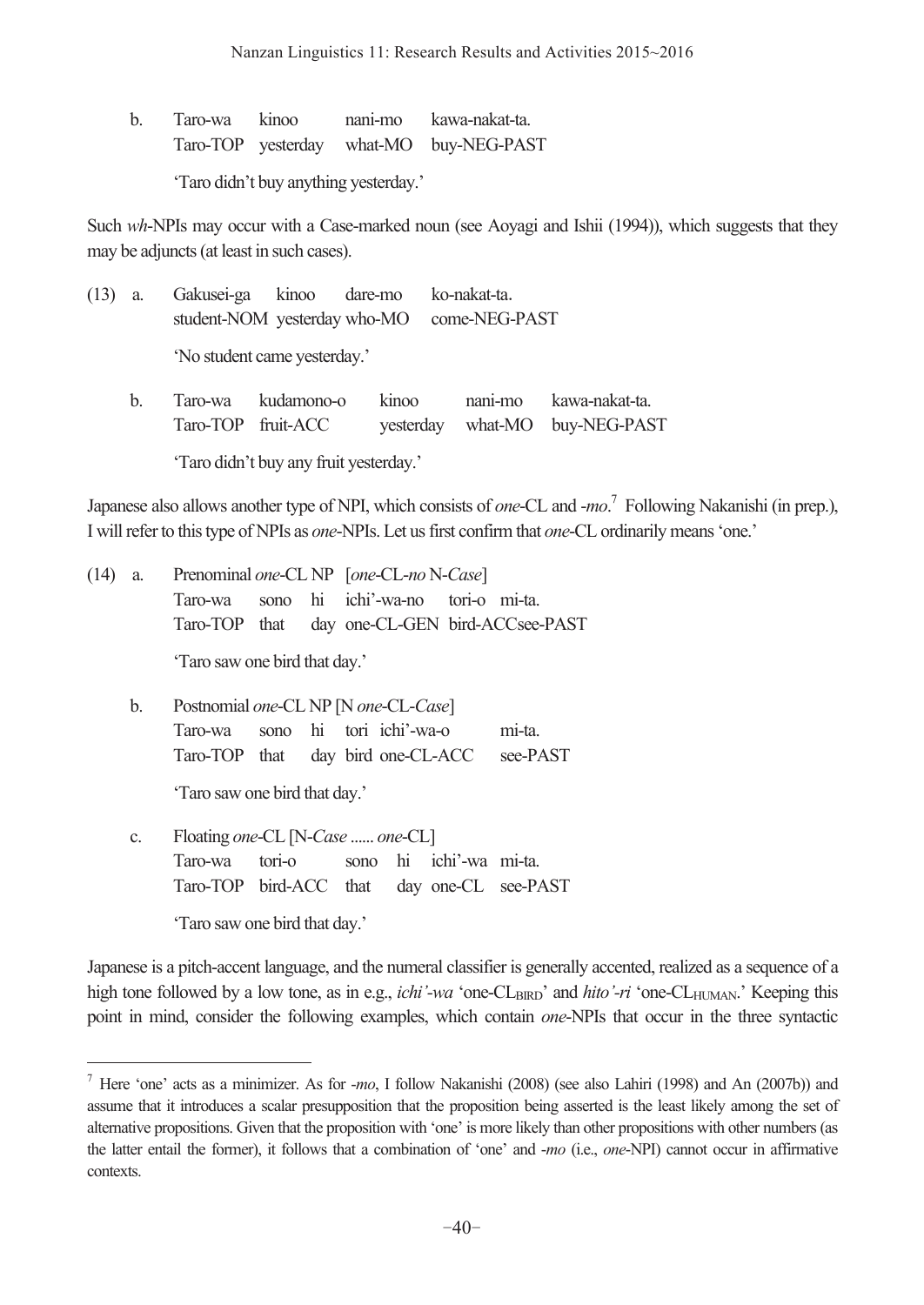environments under discussion.

| (15)                                            | a.             | Prenominal one-NPI [one-CL-no N-mo]<br>Taro-wa<br>Taro-TOP                                                                                                                         | that<br>day | one-CL-GEN | sono hi {ichi-wa-no/ichi'-wa-no} tori-mo mi-nakat-ta. |              | bird-MO see-Neg-PAST                                                                                                   |  |  |
|-------------------------------------------------|----------------|------------------------------------------------------------------------------------------------------------------------------------------------------------------------------------|-------------|------------|-------------------------------------------------------|--------------|------------------------------------------------------------------------------------------------------------------------|--|--|
|                                                 |                | 'Taro didn't see any bird that day.' (with unaccented <i>ichi-wa</i> 'one-CL')                                                                                                     |             |            |                                                       |              | "Taro didn't see one bird (as well as something else) that day.' (with accented <i>ichi'-wa</i> 'one-CL') <sup>8</sup> |  |  |
| Postnomial one-NPI [N one-CL]<br>$\mathbf{b}$ . |                |                                                                                                                                                                                    |             |            |                                                       |              |                                                                                                                        |  |  |
|                                                 |                | Taro-wa                                                                                                                                                                            | sono        |            | hi tori {*ichi-wa/ichi'-wa}                           | mi-nakat-ta. |                                                                                                                        |  |  |
|                                                 |                | Taro-TOP that                                                                                                                                                                      | day bird    | one-CL     |                                                       | see-Neg-PAST |                                                                                                                        |  |  |
|                                                 |                | 'Taro didn't see anything, even one bird, that day.'                                                                                                                               |             |            |                                                       |              |                                                                                                                        |  |  |
|                                                 | C <sub>1</sub> | Floating one-NPI [N-Case  one-CL-mo]                                                                                                                                               |             |            |                                                       |              |                                                                                                                        |  |  |
|                                                 |                | Taro-wa                                                                                                                                                                            | tori-o      |            | sono hi {ichi-wa-mo/ichi'-wa-mo}                      |              | mi-nakat-ta.                                                                                                           |  |  |
|                                                 |                | Taro-TOP bird-ACC that                                                                                                                                                             |             |            | day one-CL-MO                                         |              | see-Neg-PAST                                                                                                           |  |  |
|                                                 |                | 'Taro didn't see any bird that day.' (with unaccented <i>ichi-wa</i> 'one-CL')<br>'(Lit.) Taro didn't see as many as one bird that day.' (with accented <i>ichi</i> '-wa 'one-CL') |             |            |                                                       |              |                                                                                                                        |  |  |

The postnominal *one*-NPI is unlike the other two in the following two respects. First, while the numeral classifier with 'one' is unaccented when it is part of the prenominal *one*-NPI or the floating *one*-NPI, as shown in (15a) and (15c), this is not the case with the postnominal *one*-NPI, as shown in (15b). The following affirmative sentences are unacceptable if the numeral classifier is unaccented (i.e., the NPI reading is unavailable).

| (16) | a. | Prenominal one-NPI [one-CL-no N-mo]                                                                                                             |  |                   |  |                                           |          |        |  |  |
|------|----|-------------------------------------------------------------------------------------------------------------------------------------------------|--|-------------------|--|-------------------------------------------|----------|--------|--|--|
|      |    | Taro-wa                                                                                                                                         |  |                   |  | sono hi {ichi'-wa-no/*ichi-wa-no} tori-mo |          | mi-ta. |  |  |
|      |    | Taro-TOP that                                                                                                                                   |  | day<br>one-CL-GEN |  | bird-MO                                   | see-PAST |        |  |  |
|      |    | Taro saw one bird (in addition to something else).'<br>NOT 'Taro didn't see any bird that day.'                                                 |  |                   |  |                                           |          |        |  |  |
|      | b. | Postnomial one-NPI [N one-CL(-?mo)]<br>{ichi'-wa/ichi-wa} mi-ta.<br>sono hi tori<br>*Taro-wa<br>see-PAST<br>Taro-TOP that<br>day bird<br>one-CL |  |                   |  |                                           |          |        |  |  |
|      |    |                                                                                                                                                 |  |                   |  |                                           |          |        |  |  |

'Taro didn't see any bird that day.'

 $\overline{a}$ 

<sup>&</sup>lt;sup>8</sup> With the accented *ichi-wa* 'one-CL', another interpretation may be possible, which would be approximately translated as '(Lit.) Taro didn't see as many as one bird that day.'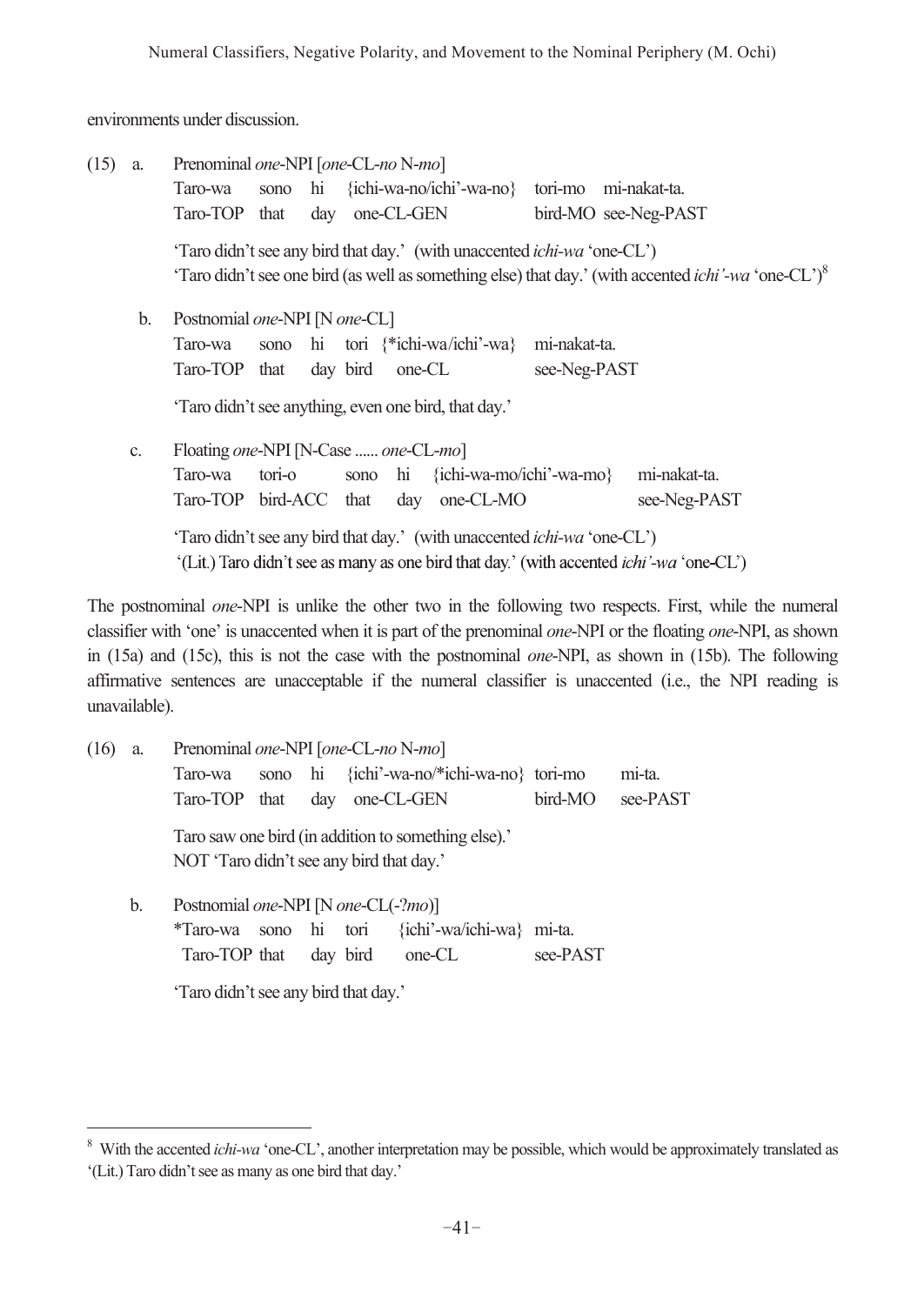c. Floating *one*-NPI [N-Case ...... *one*-CL-*mo*] \*Taro-wa tori-o sono hi {ichi'-wa-mo/\*ichi-wa-mo} mi-ta. Taro-TOP bird-ACC that day one-CL-MO see-PAST '(Lit.) Taro saw as many as one bird that day.' NOT 'Taro didn't see any bird that day.'

 Second, the prenominal *one*-NPI and the floating *one*-NPI must be accompanied by an overt focus marker, -*mo*, but the postnominal *one*-NPI occurs without -*mo*. For example, (17a), which contains a prenominal *one*-NPI, is simply ungrammatical without -*mo*. Similarly, (17b), in which *ip-piki* 'one-CL' appears away from the host noun, does not have an NPI reading in the absence of -*mo*. But the postnominal *one*-NPI does not require the presence of -*mo*, as (17c) shows.

| (17) | a. | Boku-wa                              |         |              |  |  |  | sono hi ip-piki-no ari $*(-mo)$ | mi-nakat-ta. |  |
|------|----|--------------------------------------|---------|--------------|--|--|--|---------------------------------|--------------|--|
|      |    | I-TOP                                | that    |              |  |  |  | day one-CL-GEN ant MO           | see-Neg-PAST |  |
|      |    | 'I didn't see any ant that day.'     |         |              |  |  |  |                                 |              |  |
|      | b. | Boku-wa                              | ari-o   |              |  |  |  | sono hi ip-piki mi-nakat-ta.    |              |  |
|      |    | I-TOP                                |         | ant-ACC that |  |  |  | day one-CL see-Neg-PAST         |              |  |
|      |    | 'I didn't see one ant that day.'     |         |              |  |  |  |                                 |              |  |
|      |    | NOT 'I didn't see any ant that day.' |         |              |  |  |  |                                 |              |  |
|      | C. | Boku-wa                              | sono hi |              |  |  |  | ari ip-pi'ki mi-nakat-ta.       |              |  |

 Taro-TOP that day ant one-CL see-Neg-PAST 'I didn't see any ant that day.'

Although I have nothing interesting to say about the first point of difference, I will take up the second point at some length in the next section.

# **2.2. Proposal**

Following Nakanishi (in prep.), I would like to pursue the following hypothesis.

(18) The postnominal *one*-NPI contains a null focus head.

As Nakanishi (in prep.) reports, Korean provides a nice confirmation of this hypothesis. Like Japanese, Korean allows three kinds of *one*-NPIs: prenominal, postnominal, and floating. And all the three types occur with the focus marker -*to*, which, as Nakanishi reports, may optionally be dropped for the postnominal *one*-NPI but not for the other two. The following examples are taken from Nakanishi (in prep.).

(19) a. Alan-un han-mali-uy kangaci-to po-ci mos ha-ssta. Alan-TOP one-CL-GEN dog-TO see-CI not do-PAST 'Alan didn't see a dog.'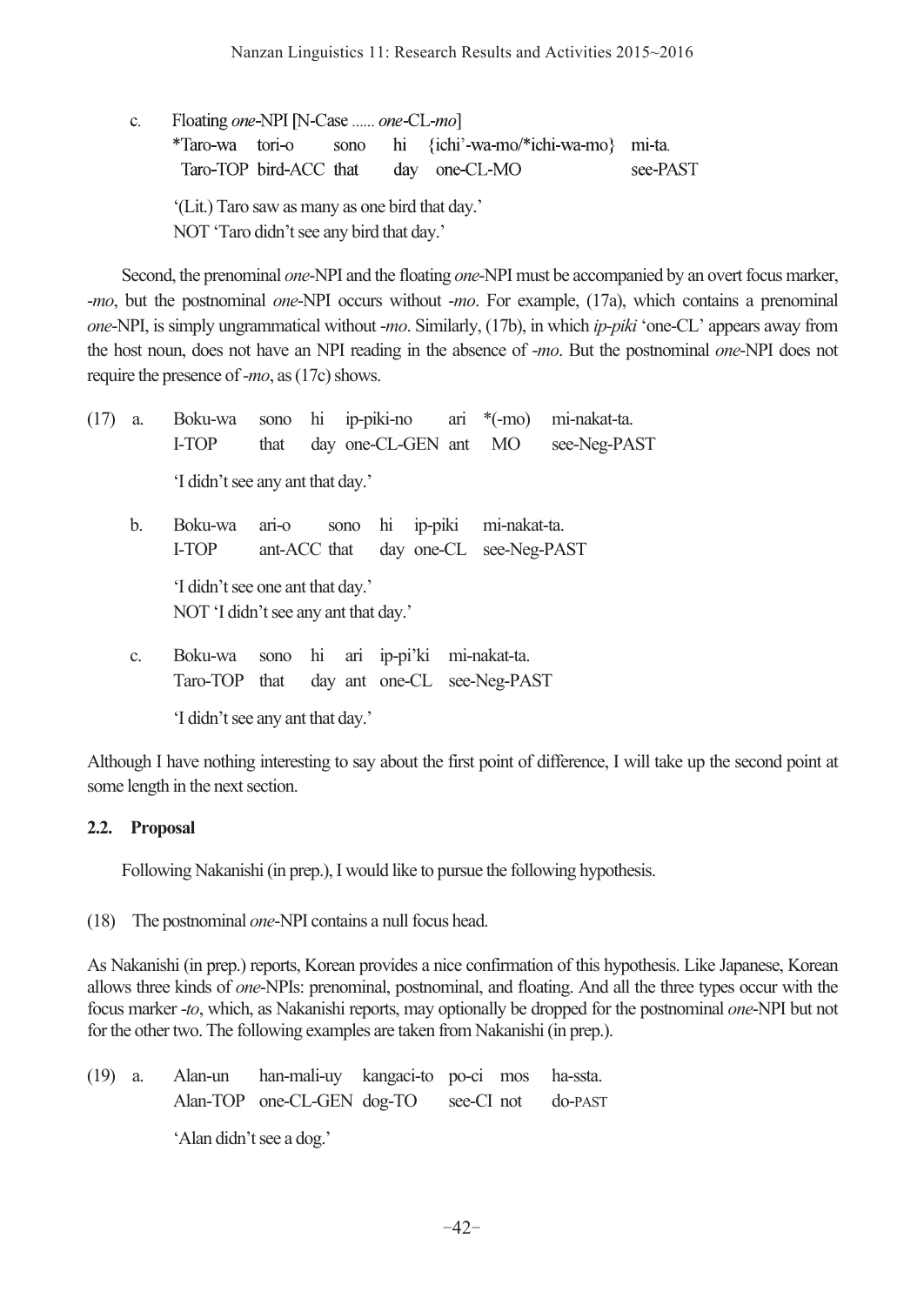Numeral Classifiers, Negative Polarity, and Movement to the Nominal Periphery (M. Ochi)

- b. Alan-un kangaci-lul han-mali-to po-ci mos ha-ssta. Alan-TOP dog-ACC one-CL-TO see-CI not do-PAST 'Alan didn't see a dog.'
- c. Alan-un kangaci han-mali(-to) po-ci mos ha-ssta. Alan-TOP dog one-CL(-TO) see-CI not do-PAST

'Alan didn't see a dog.'

It thus seems that Korean and Japanese are minimally different: the focus element of the postnominal *one*-NPI is optionally null in Korean while it must be null in Japanese.

 In fact, as noted by Nakanishi (in prep.), the postnominal *one*-NPI in Japanese (as well as the other two types) can occur with -*sae*, another focus marker whose meaning is akin to *even*. This is shown in (20c).

| (20) | a. | Boku-wa<br>I-TOP                      | that      |  |                                                                   |                                              |  |              | sono hi ip-piki-no ari-sae mi-nakat-ta.<br>day one-CL-GEN ant-MO see-Neg-PAST |
|------|----|---------------------------------------|-----------|--|-------------------------------------------------------------------|----------------------------------------------|--|--------------|-------------------------------------------------------------------------------|
|      |    | 'I didn't see even one ant that day.' |           |  |                                                                   |                                              |  |              |                                                                               |
|      | b. | Boku-wa<br>I-TOP                      | $\arccos$ |  | sono hi ip-piki-sae<br>day one-CL-MO see-Neg-PAST<br>ant-ACC that |                                              |  | mi-nakat-ta. |                                                                               |
|      |    | 'I didn't see even one ant that day.' |           |  |                                                                   |                                              |  |              |                                                                               |
|      | C. | Boku-wa<br>Taro-TOP that              |           |  |                                                                   | sono hi ari ip-piki-sae<br>day ant one-CL-MO |  |              | mi-nakat-ta.<br>see-Neg-PAST                                                  |
|      |    | 'I didn't see even one ant that day.' |           |  |                                                                   |                                              |  |              |                                                                               |

While this fact may provide some support for the hypothesis in (18), I would like to keep those expressions with -*sae* out of the discussion. For example, *wh*-NPIs are incompatible with -*sae*.

| $(21)$ a. |    |                              |                              | Gakusei-ga kinoo dare-{mo/*sae} ko-nakat-ta. |                               |              |  |  |  |  |  |
|-----------|----|------------------------------|------------------------------|----------------------------------------------|-------------------------------|--------------|--|--|--|--|--|
|           |    |                              | student-NOM yesterday who-MO |                                              | come-NEG-PAST                 |              |  |  |  |  |  |
|           |    | 'No student came yesterday.' |                              |                                              |                               |              |  |  |  |  |  |
|           | b. | Taro-wa                      | kudamono-o                   | kinoo                                        | nani-{mo/*sae} kawa-nakat-ta. |              |  |  |  |  |  |
|           |    |                              | Taro-TOP fruit-ACC           | vesterday                                    | what-MO                       | buy-NEG-PAST |  |  |  |  |  |

'Taro didn't buy any fruit yesterday.'

I thus assume that the postulated null Foc is a variant of -*mo*, and not of -*sae*.

 Returning to the main discussion, the postnominal *one*-NPI (e.g., *mushi ip-piki* 'insect one-CL') would have the following structure under the current hypothesis.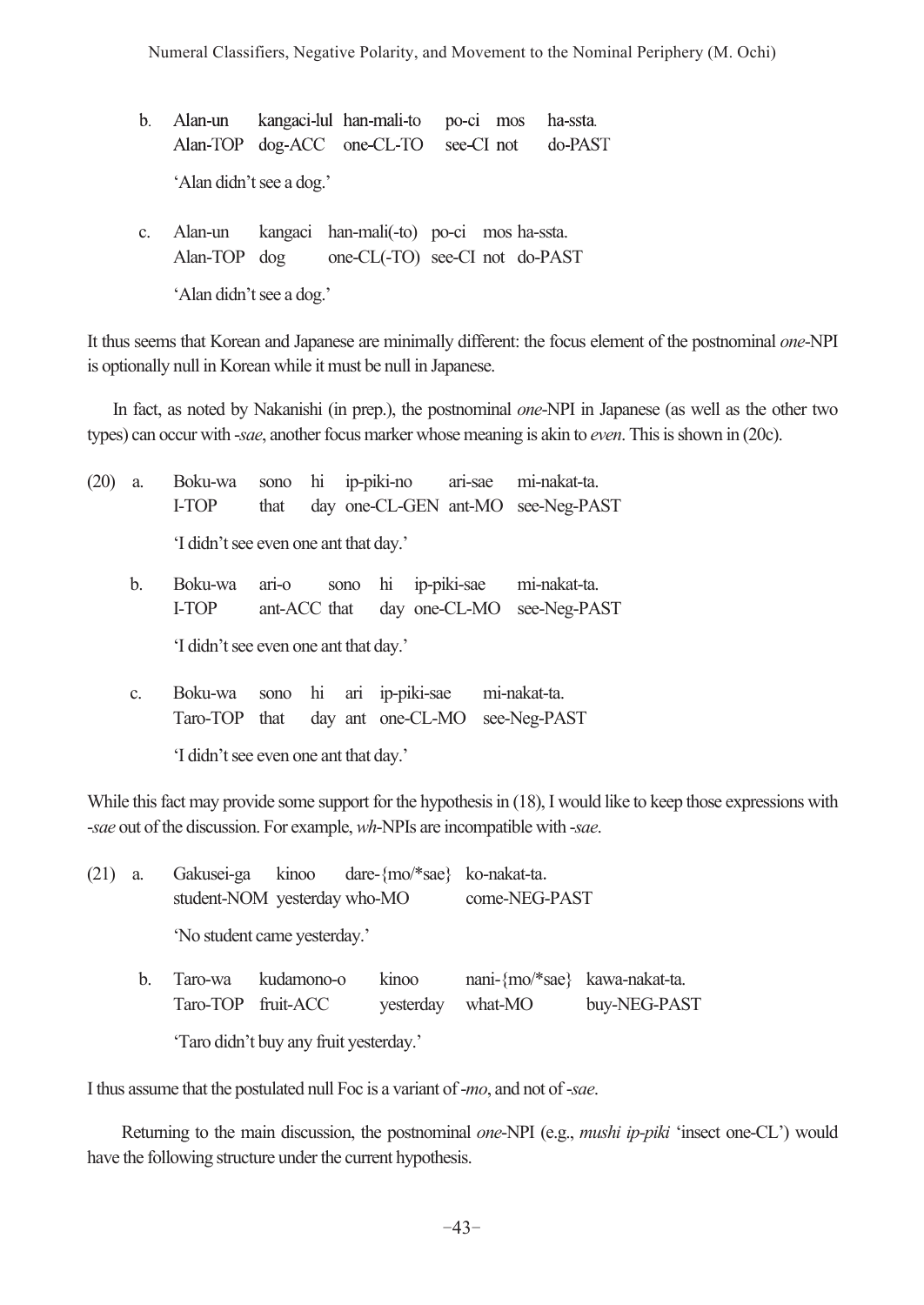

As we saw earlier in (3), the postnominal classifier construction is obtained when the CL head takes an NP as its complement and a numeral as its specifier. Here, I assume that *one*-NPI is a Focus Phrase (FocP), whose head selects CLP. Furthemore, let us suppose that Foc head may or may not be phonetically null, and that NP moves to the spec of FocP. But once we postulate a null Foc head in the grammar of Japanese, a question immediately arises: why can't this null Foc head occur with the prenominal *one*-NPI or the floating *one*-NPI? In what follows, I would like to argue that the limited distribution of the null focus head need not be stipulated.

 Let us first examine the prenominal *one*-NPI. On the assumption that the prenominal NC is an NP-adjunct in the sense of Saito, Lin and Murasugi (2008), the structure of (23a) would be as in (23b). Again, I assume that FocP is projected on top of NP.

(23) a. ip-piki-no ari- ${~\text{m0}^{\prime*}\mathcal{O}_{\text{Foc}}}$  (see (17a)) one-CL-GEN ant-FOC b. FocP  $NP$  {*mo*<sup>\*</sup> $\varnothing$ <sub>Foc</sub>}  *one*-CL-Gen NP ant

Unlike in (22), the null Foc head is not licensed in this configuration. In order to explain this difference, let us turn to a well-known restriction on the distribution of null complementizers (null C) in English, which has been extensively discussed by such authors as Stowell (1981), Pesetsky (1992), Bošković (1997), Bošković and Lasnik (2003), and An (2007a). As shown in (24), the null C cannot occur in non-complement (or non-canonical) positions, and this limitation has been analyzed in various manners, e.g., in terms of the ECP (Stowell (1981)), and affixation to a verbal head (Pesetsky (1992), Bošković and Lasnik (2003)).

- (24) a. I believe {that/ $\varnothing$ c} he likes linguistics.
	- b. {that/\* $\varnothing$ c} he likes linguistics is widely believed.

Whatever the right analysis of the null C may be, we must take into consideration the fact, noted by Bošković (1997), that the distribution of the null C is rather free when it specifier is filled. For instance, (25b) is fine,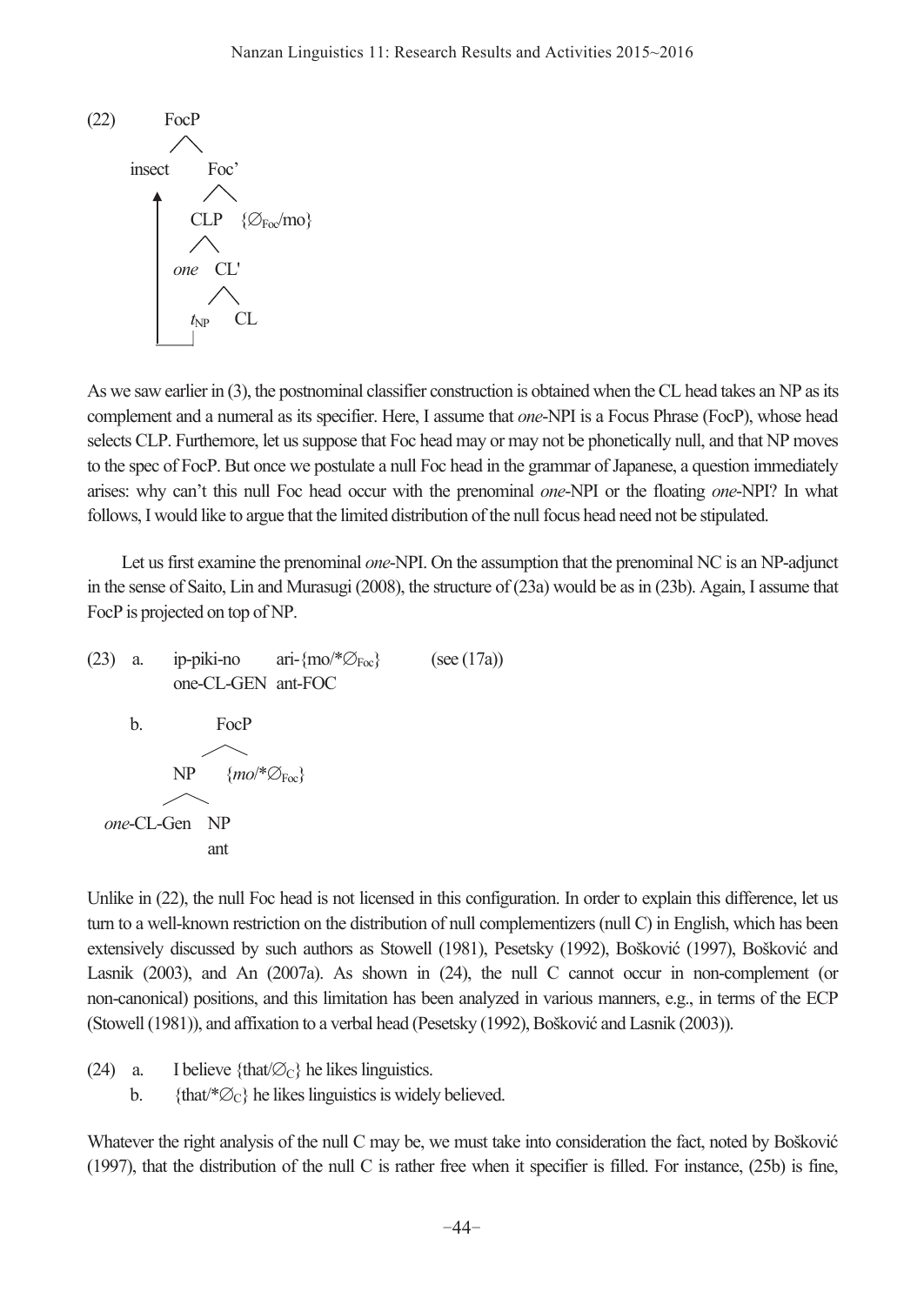unlike (24b).

 $\overline{a}$ 

- (25) a. I know [what,  $\varnothing_C$  he likes  $t_i$ ].
	- b. [What<sub>i</sub>  $\varnothing$ <sub>C</sub> he likes  $t_i$ ] is apples.

Here I would like to essentially follow An (2007a) and assume the following:

- (26) Either the spec or the head of a clause in a non-canonical position must have a phonetic realization.<sup>9</sup>
- (27) a.  $[\text{Cp} \oslash \text{that} \text{F}_{\text{TP}}]$  he likes linguistics] is widely believed.
	- b.  $*_{\text{CP}} \oslash \oslash_{\text{TP}}$  he likes linguistics]] is widely believed.
	- c.  $[\text{CP}$  what  $\varnothing$   $[\text{TP}$  he likes  $t_i]$  is apples.

Although we are dealing with the nominal expressions containing classifiers and not with clauses, let us explore the possibility that the null Foc head postulated above is subject to a requirement similar to the one governing the distribution of the null C in English. Assuming that *one*-NPIs typically occur in a non-complement (e.g., adjunct) position (see section 3), I would like to argue that the null Foc head requires that its spec position be filled.

(28)  $\oslash$  F<sub>oc</sub> needs to have its specifier filled by an overt material. No such requirement applies to overt focus markers (e.g., *mo*).

This hypothesis allows us to capture the distinction between the postnominal *one*-NPI (represented in (22)) and the prenominal *one*-NPI shown in (23). As shown in (22), the postnominal *one*-NPI has NP (e.g., *mushi* 'insect') in the spec of FocP via movement. By contrast, nothing occupies the spec of FocP in (23). As a result, Foc head cannot be null in this case.<sup>10</sup>

 Let us now turn to the floating *one*-NPI and consider why the null Foc head cannot occur in that construction (see (17b)). As discussed in section 1, I assume that the floating NC construction and the postnominal NC construction have essentially the same underlying structure, and that they differ with respect to the landing site of the movement of the NP complement of the CL head: we obtain the floating NC when NP moves out of the nominal domain (and into the verbal domain), and the postnominal NC when NP moves no further than the edge of the nominal domain. Under this line of analysis, the floating *one*-NPI would have a structure like the following.

<sup>&</sup>lt;sup>9</sup> An's (2007a) proposal is about the edge of an independently parsed intonational phrase, but I will keep the discussion rather informal here. See An (2007a) for details.

 $10$  A question remains as to why the null Foc cannot be licensed by being adjacent to a verb (see, for example,  $(17a)$ ). It could be that *one*-NPIs are always in non-canonical (i.e., adjunct) positions (see Kobuchi-Phillip (2008)). But we will see in the next section that the prenominal *one*-NPI may occupy an argument position. If so, the question is real, and I have no proposal to offer at this point.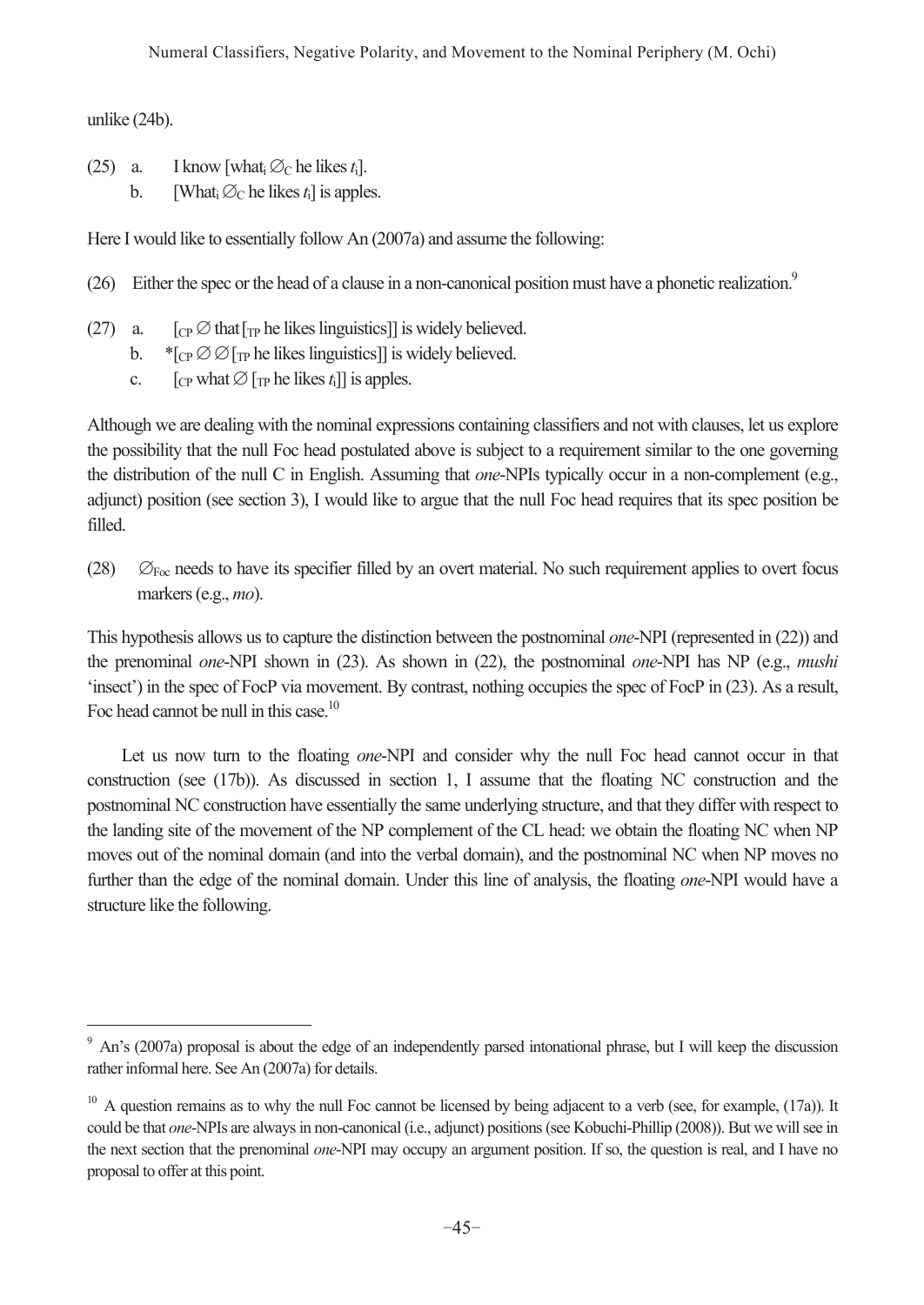

Even if we assume that NP moves out of the nominal domain via the spec of FocP, no overt material remains in the spec of FocP. I would like to argue that this is why Foc cannot be null. As An (2007) observes, a CP in a non-canonical position must have some phonetically overt material in its edge: a copy/trace will not suffice for satisfying the condition in (26). In particular, a copy/trace left in the edge of a clause in a non-canonical position does not lead to improvement $11$ 

- (30) a. We believe sincerely [cp {that/ $\mathscr{O}_C$ } [IP Natasha likes ti]]?
	- b. ? What ido you believe sincerely  $[\text{CP} t_i \text{ that } [\text{IP} \text{Natasha likes } t_i]]$ ?
	- c. \* Whati do you believe sincerely  $[\text{cr } t_i \varnothing_C]$  [IP Natasha likes *t*<sub>1</sub>]?

(30a) is the baseline data that involves no movement through the spec of the embedded CP. Of interest here is the contrast seen between (30b) and (30c). As discussed by Bošković and Lasnik (2003) and An (2007), an example like (30b) is somewhat degraded due to the extraction of a *wh*-phrase out of a displaced clause. Crucially, (30c) is worse, suggesting that the null C is not allowed in this configuration, although its spec position is filled in the course of the derivation.

 A condition like (28) can also cover the contrast between *wh*-NPIs vs. *wh-one*-NPIs with respect to the (im)possibility of null Foc. As shown in (31a), the *wh*-NPI must be accompanied by the overt focus particle -*mo*. But the *wh*-*one*-NPI does not require -*mo*, as we see in (31b).

(31) a. Boku-wa mushi-o nani-{mo/\*∅} mi-nakat-ta. I-TOP insect-ACC what-Foc see-Neg-PAST 'I didn't see any insect.'

 $\overline{a}$ 

<sup>&</sup>lt;sup>11</sup> Extraction of *wh*-subject seems to pattern differently, as shown in (i) below. See An (2007a) for an analysis of this point.

<sup>(</sup>i) ?Who do you believe sincerely likes Natasha?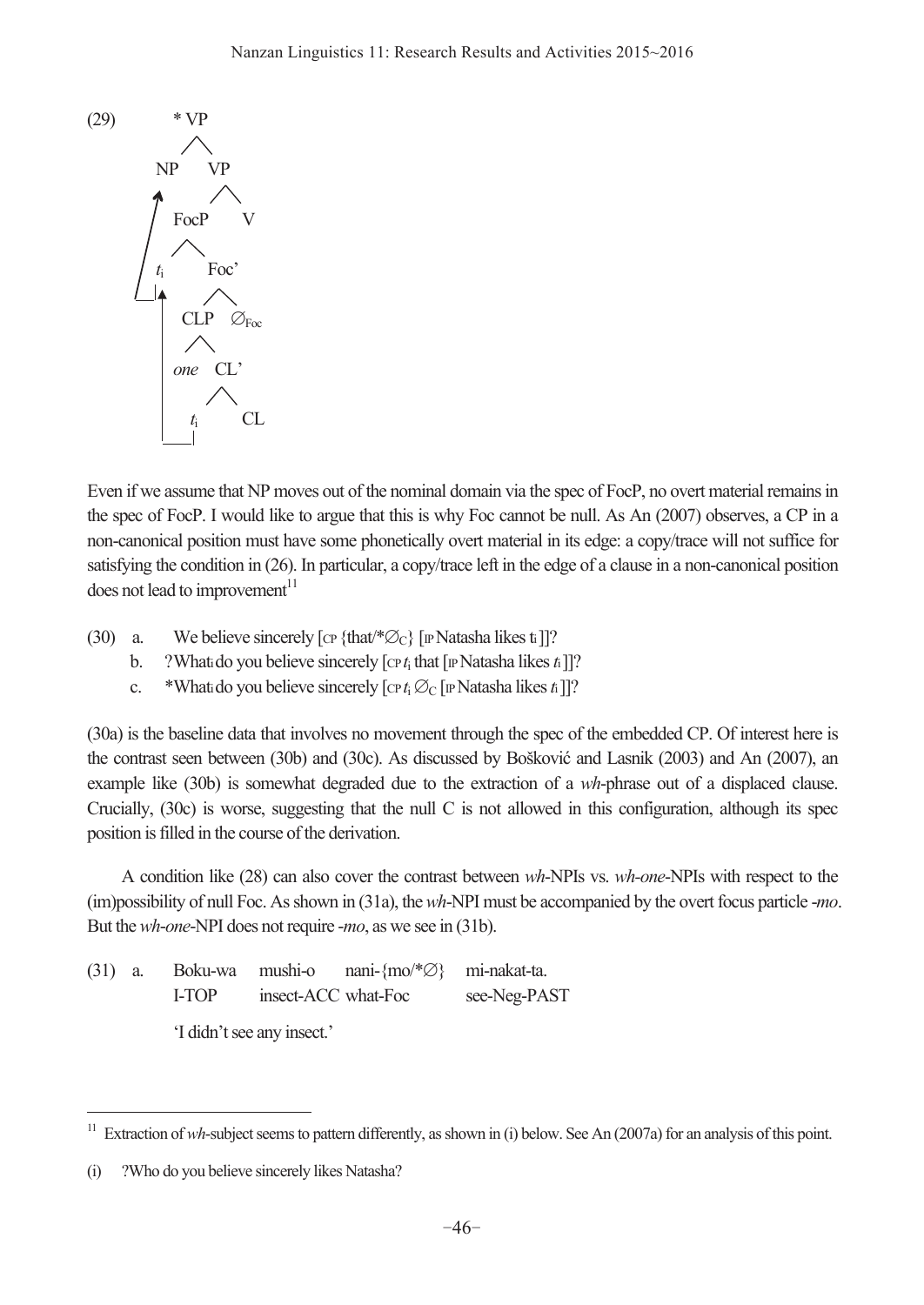b. Boku-wa mushi-o nani hito'-tsu-{??mo/∅} mi-nakat-ta. I-TOP insect-ACC what one-CL-MO see-Neg-PAST

'I didn't see any insect.'

This contrast receives a natural explanation under our analysis. Let us suppose that the *wh*-NPI is headed by Foc, which selects a nominal *wh*-element (such as *nani* 'what') as its complement, as shown in (32a), we can see that (28) is violated when Foc has no phonetic content. Turning to the *wh*-*one*-NPI in (31b), whose structure is shown in (32b), I suggest that *nani* 'what' selected by CL moves to the spec of FocP, deriving the surface word order *nani hito'-tsu* 'what one-CL' and satisfying (28).

(32) a. \* FocP  
\nwhat {mo/\*
$$
\varnothing_{Foc}
$$
}  
\nb. FocP  
\nwhat Foc'  
\nCLP  $\varnothing_{Foc}$   
\none CL'  
\n $t_{NP}$  CL

### **2.3. Support for the analysis**

 Our analysis gains support from ellipsis phenomena involving *one*-NPIs. Let us start our discussion with the observation that the floating NC (33) and the postnominal NC (34) both allow the NP portion to be elided.

(33) Floating NC

 Bushu-wa [jibun-ni kansuru hon]-o ni-satsu yonda. Bush-TOP self-Dat related book-ACC two-CL read Obama-wa *e* san-satsu yonda. Obama-TOP three-CL read 'Bush read two books about himself. Obama read three *e*.' *e* = *jibun-ni kansuru hon* 'book about oneself' (sloppy reading ok) (34) Postnominal NC Bushu-wa [[jibun-ni kansuru hon] ni-satsu]-o yonda.

|  |  | Bushu-wa   10un-ni kansuru hon  ni-satsu -o yonda |  |
|--|--|---------------------------------------------------|--|
|  |  | Bush-TOP self-Dat related book two-CL-ACC read    |  |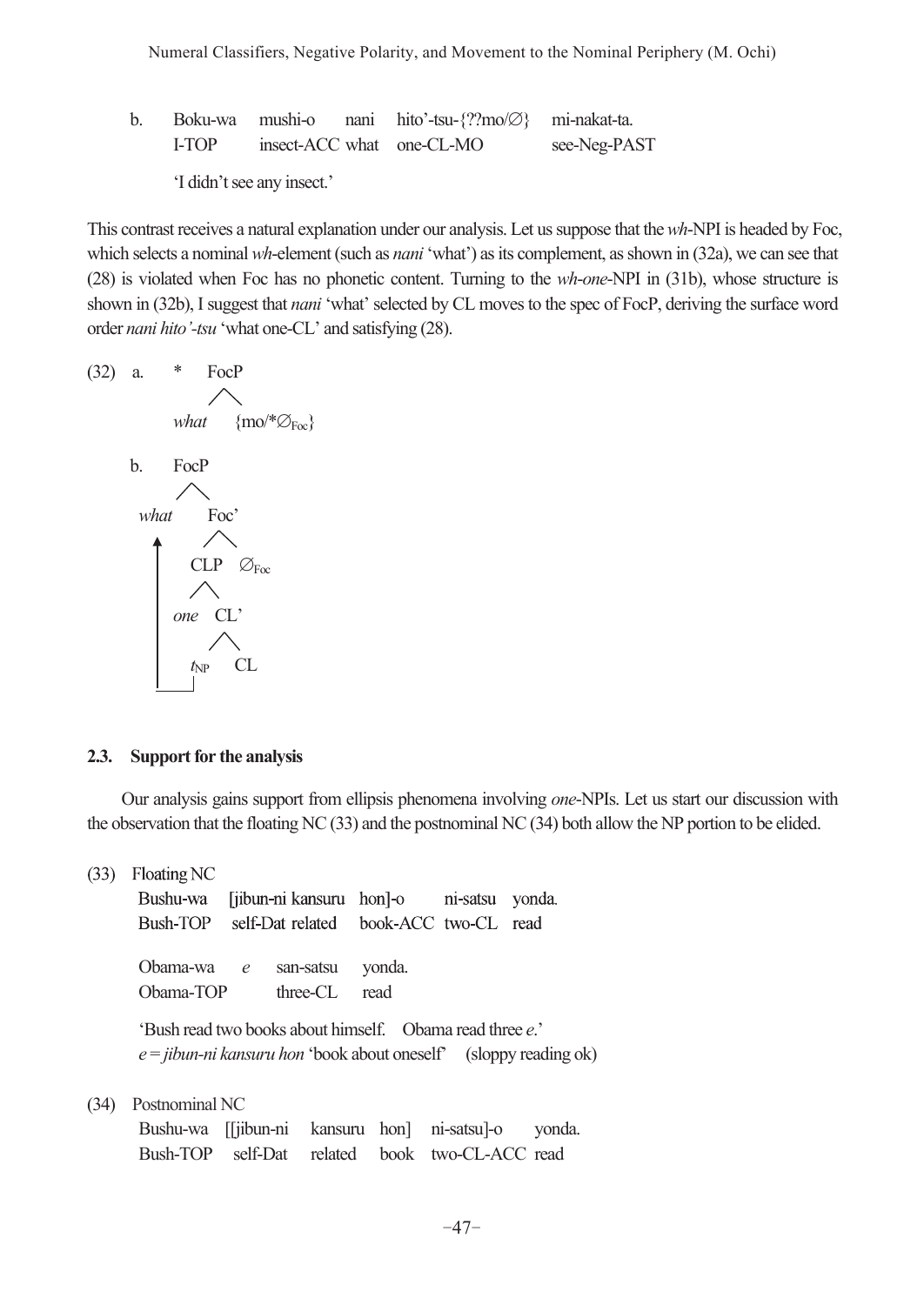Obama-wa *e* san-satsu-o yonda. Obama-TOP three-CL-ACC read 'Bush read two books about himself. Obama read three *e*.' *e* = *jibun-ni kansuru hon* 'book about oneself' (sloppy reading ok)

As indicated above, the sloppy identity reading is possible in both cases. Following the literature on this topic (see Takahashi (2008) for a comprehensive review), I assume that (33) and (34) each involve ellipsis of a noun phrase (which is the complement of CL). The floating NC construction in (33) has the structure in (35), where the NP *jibun-ni kansuru hon* 'the book about onself' moves out of the nominal constituent headed by the CL *satsu* and gets elided. (28) is satisfied here because FocP is headed by -*mo*.



As for the postnominal NC construction in (34), I assume (partly in line with Watanabe (2006)) that the entire nominal is headed by the Case head, and NP moves to the spec of CaseP and gets elided. Again, (28) is observed, assuming that the head of CaseP receives pronunciation as -*o* 'ACC'.



 $\overline{a}$ 

Now, it is interesting to observe that their NPI counterparts do not behave alike. As Kataoka (2009) points out, the floating *one*-NPI allows NP to be elided, but the postnominal *one*-NPI does not.<sup>12</sup>

<sup>&</sup>lt;sup>12</sup> As will be discussed in the next section, the postnominal *one*-NPI and the floating *one*-NPI yield distinct interpretations. The translations for the two examples given here reflect this point.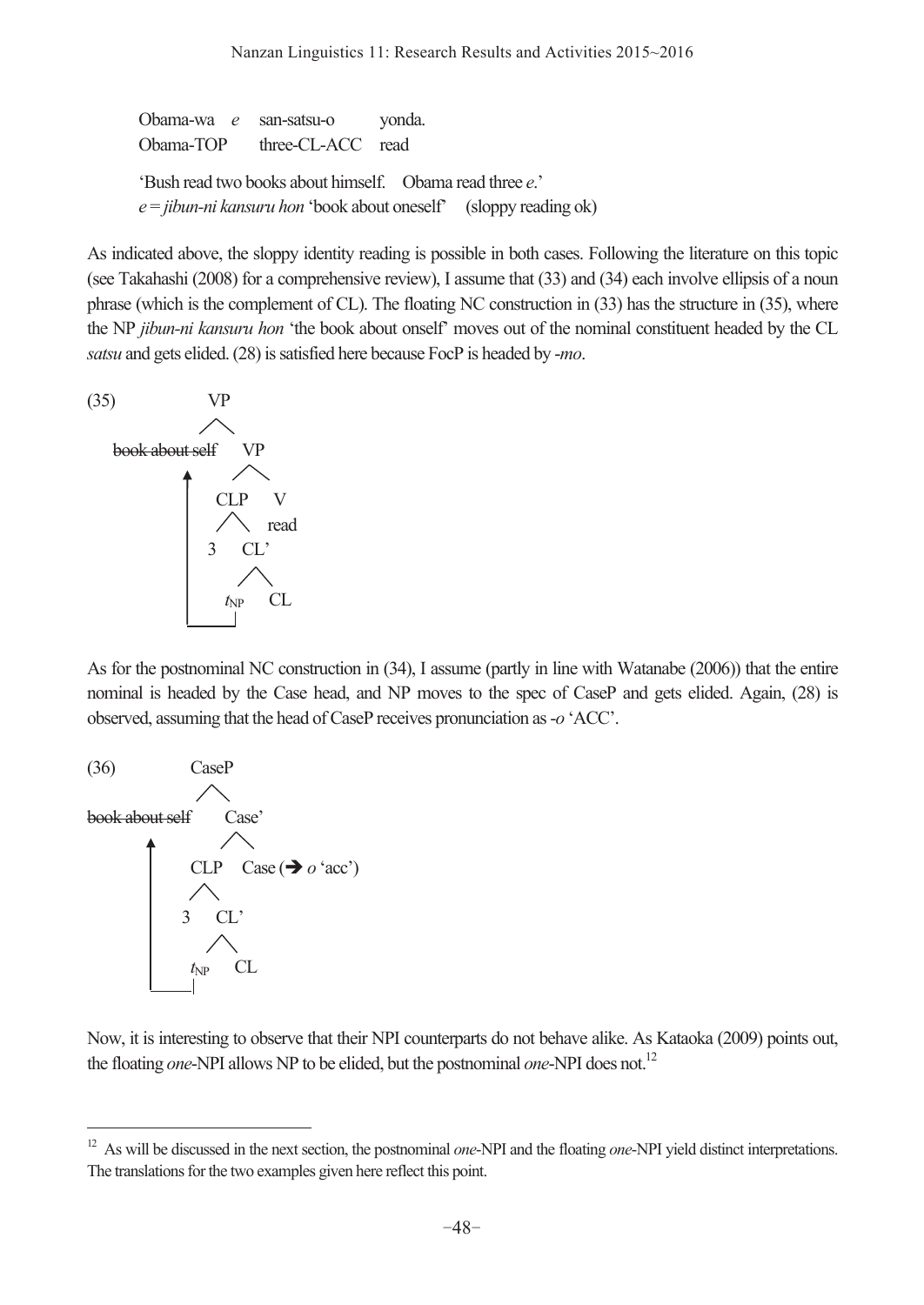(37) a. Floating *one*-NPI

 Hanako-wa yubi-o san-bon ugokashita ga, Hanako-wa finger-ACC three-CL moved though

 Taro-wa (yubi-o) ip-pon-mo ugokas-anai. Taro-TOP finger-ACC one-CL-MO move-NEG

'Though Hanako moved three fingers, Taro doesn't move any finger.'

b. Postnominal *one*-NPI

 Hanako-wa te-mo ashi-mo yubi-sae ugokashita ga, Hanako-TOP hand-also leg-also finger-even moved though

 Taro-wa \*(yubi) ip'-pon ugokas-anai. Taro-TOP finger one-CL move-NEG

 'Though Hanako moved her hand(s), her leg(s), and even her finger(s), Taro doesn't move any part of his body, even a finger.'

This contrast follows naturally from our analysis. Let us consider the relevant structure of (37a) first. Just like in (33), the NP complement of CL (i.e., *yubi* 'finger in this case) moves out of the nominal phrase by passing through the spec of FocP before it gets elided. (28) is trivially satisfied because FocP is headed by -*mo*.



On the other hand, NP cannot be elided in (37b) because of (28). Since the head of FocP is phonetically null, eliding the NP *yubi* 'finger' in the spec of FocP leads to a violation of (28), as neither the Foc head nor its specifier has an overt element.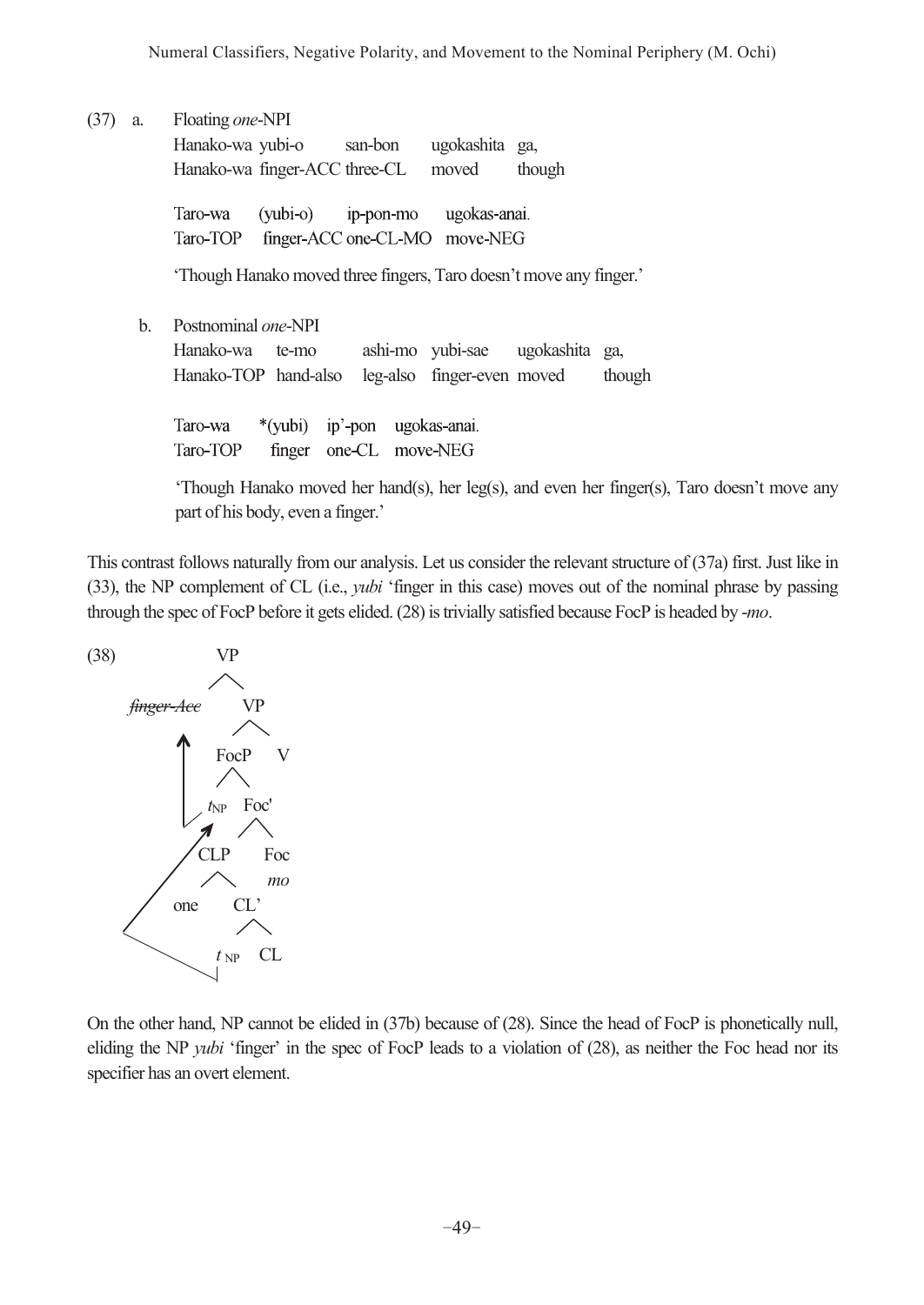

## **3. Remarks on some interpretive differences among** *one***-NPIs**

### **3.1. Data**

 Under the current hypothesis, the postnominal *one*-NPI and the floating *one*-NPI are essentially derived from the same underlying structure. Although the translations given for the data in the first two sections have not pointed to any interpretive differences among the three *one*-NPI constructions, that is not quite accurate, as discussed by Kataoka (2009) and Nakanishi (in prep.) among others. Let us consider the following examples:

| (40) | a. | Prenominal one-NPI [one-CL-no N-mo]                  |                                     |                                                          |                          |                         |              |  |  |  |  |
|------|----|------------------------------------------------------|-------------------------------------|----------------------------------------------------------|--------------------------|-------------------------|--------------|--|--|--|--|
|      |    | Taro-wa                                              | sono hi ip-piki-no                  |                                                          |                          | inu-mo                  | mi-nakat-ta. |  |  |  |  |
|      |    | Taro-TOP that day one-CL-GEN dog-MO                  |                                     |                                                          |                          |                         | see-NEG-PAST |  |  |  |  |
|      |    | 'Taro didn't see any dog that day.'                  |                                     |                                                          |                          |                         |              |  |  |  |  |
|      |    | 'Taro didn't see any animal that day, even one dog.' |                                     |                                                          |                          |                         |              |  |  |  |  |
|      | b. | Postnomial one-NPI [N one-CL]                        |                                     |                                                          |                          |                         |              |  |  |  |  |
|      |    | Taro-wa                                              |                                     |                                                          | inu ip-piki mi-nakat-ta. |                         |              |  |  |  |  |
|      |    | Taro-TOP dog one-CL see-Neg-PAST                     |                                     |                                                          |                          |                         |              |  |  |  |  |
|      |    | NOT JUST 'Taro didn't see any dog that day.'         |                                     |                                                          |                          |                         |              |  |  |  |  |
|      |    | 'Taro didn't see anything that day, even one dog.'   |                                     |                                                          |                          |                         |              |  |  |  |  |
|      | C. | Floating one-NPI [N-Case  one-CL-mo]                 |                                     |                                                          |                          |                         |              |  |  |  |  |
|      |    | Taro-wa                                              | $inu-o$                             |                                                          |                          | ip-piki-mo mi-nakat-ta. |              |  |  |  |  |
|      |    | Taro-TOP dog-ACC one-CL-MO see-Neg-PAST              |                                     |                                                          |                          |                         |              |  |  |  |  |
|      |    |                                                      | 'Taro didn't see any dog that day.' |                                                          |                          |                         |              |  |  |  |  |
|      |    |                                                      |                                     | NOT 'Taro didn't see any animal that day, even one dog.' |                          |                         |              |  |  |  |  |

All the examples above assert that Taro didn't see any dog that day. But they cannot always be uttered in the same context. For example, imagine the situation in which Taro didn't see any dog but he saw some other animals. In that situation, (40a) and (40c) are felicitous but (40b) is not. The latter is felicitous only when Taro didn't see any animals (or humans) at all. The following set of examples makes this point clear, with explicit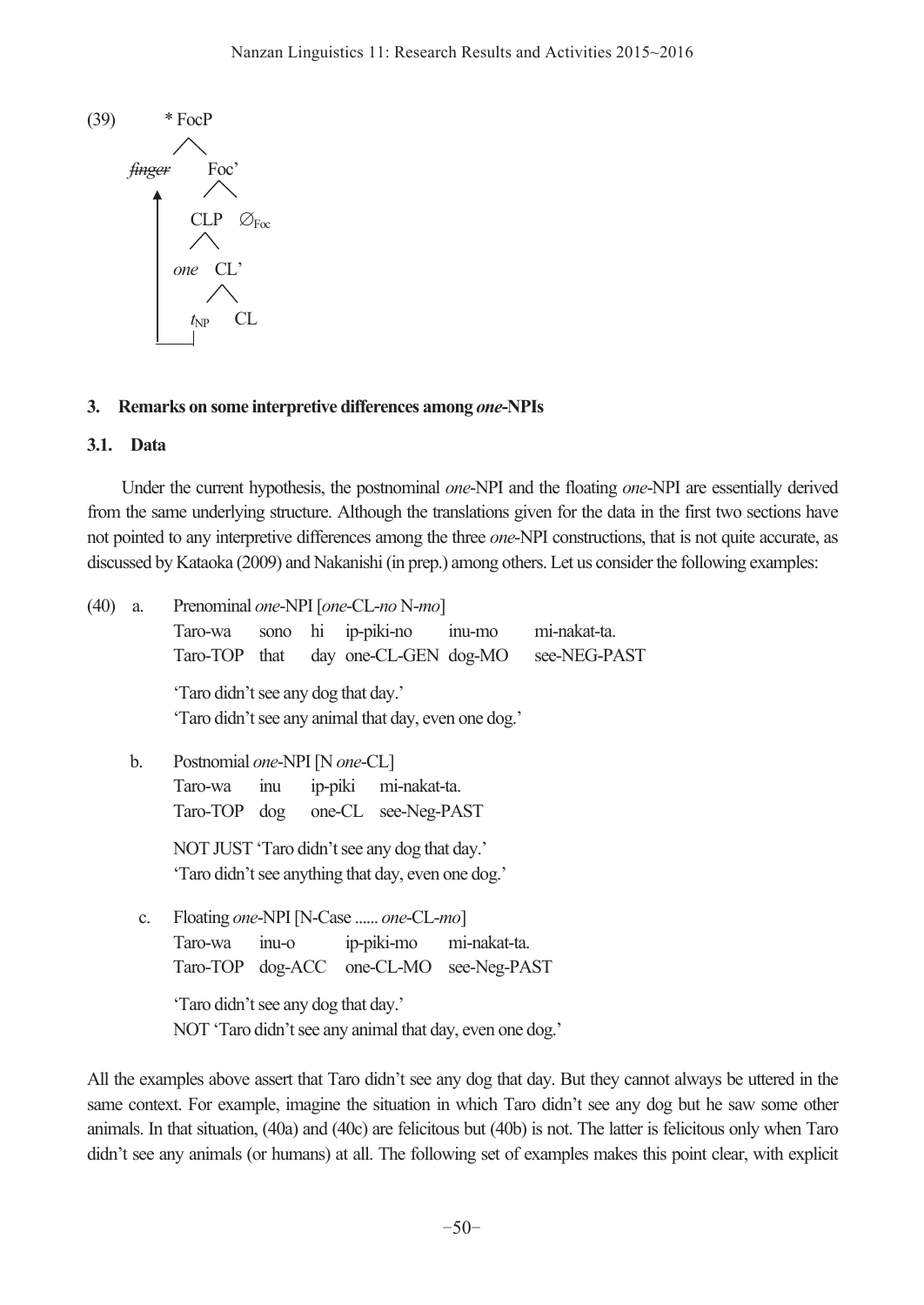reference to the presence of other animals, mice and cats, in the village under discussion.

(41) Kono mura-ni-wa takusan-no nezumi-ya neko-ga iru noni, ... this village-in-TOP many-GEN mouse-and cat-NOM exist though

'Although there are many mice and cats in this village, ....

| a. |    |                        | ip-piki-no inu-mo i-nai.<br>one-CL-GEN dog-MO be-not |       | (prenominal <i>one</i> -NPI)  |
|----|----|------------------------|------------------------------------------------------|-------|-------------------------------|
|    |    | 'there isn't any dog.' |                                                      |       |                               |
|    |    | $b.$ #inu<br>dog       | ip-piki i-nai.<br>one-CL be-not                      |       | (Postnominal <i>one</i> -NPI) |
|    |    | 'there isn't any dog.' |                                                      |       |                               |
|    | C. |                        | inu-ga ip-piki-mo<br>dog-NOM one-CL-MO be-not        | i-nai | (Floating <i>one</i> -NPI)    |
|    |    | 'there isn't any dog.' |                                                      |       |                               |

Note in passing that Nakanishi (in prep.) reports that the prenominal *one*-NPI as well as the postnominal *one*-NPI is infelicitous in contexts in which Taro saw some other animals. Yet for me and the others that I have consulted, the prenominal *one*-NPI can be used in such contexts. I have nothing to say about this speaker variation. Note also that the prenominal *one*-NPI sounds infelicitous with -*sae* instead of -*mo*.

| (42)                       |                                                         |                                                 |                            | Kono mura-ni-wa takusan-no<br>this village-in-TOP many-GEN |          |                              | nezumi-ya neko-ga<br>mouse-and cat-NOM | ıru<br>exist | $n$ oni,<br>though |
|----------------------------|---------------------------------------------------------|-------------------------------------------------|----------------------------|------------------------------------------------------------|----------|------------------------------|----------------------------------------|--------------|--------------------|
|                            | 'Although there are many mice and cats in this village, |                                                 |                            |                                                            |          |                              |                                        |              |                    |
|                            |                                                         | a. #ip-piki-no inu-sae<br>one-CL-GEN            | i-nai.<br>$dog-SAE$ be-not |                                                            |          | (prenominal <i>one</i> -NPI) |                                        |              |                    |
|                            |                                                         | 'there isn't any dog.'                          |                            |                                                            |          |                              |                                        |              |                    |
| b. #inu ip-piki-sae i-nai. |                                                         | dog one-CL-SAE be-not                           |                            |                                                            |          |                              | (Postnominal <i>one</i> -NPI)          |              |                    |
| 'there isn't any dog.'     |                                                         |                                                 |                            |                                                            |          |                              |                                        |              |                    |
|                            | $\mathbf{c}$ .                                          | inu-ga ip-piki-sae<br>dog-NOM one-CL-SAE be-not |                            |                                                            | $i$ -nai |                              | (Floating <i>one</i> -NPI)             |              |                    |
|                            |                                                         | 'there isn't any dog.'                          |                            |                                                            |          |                              |                                        |              |                    |

This is one respect in which -*mo* and -*sae* do not pattern alike. For the reason that I mentioned earlier, I would like to focus on the distribution of *one*-CL with -*mo* in this paper.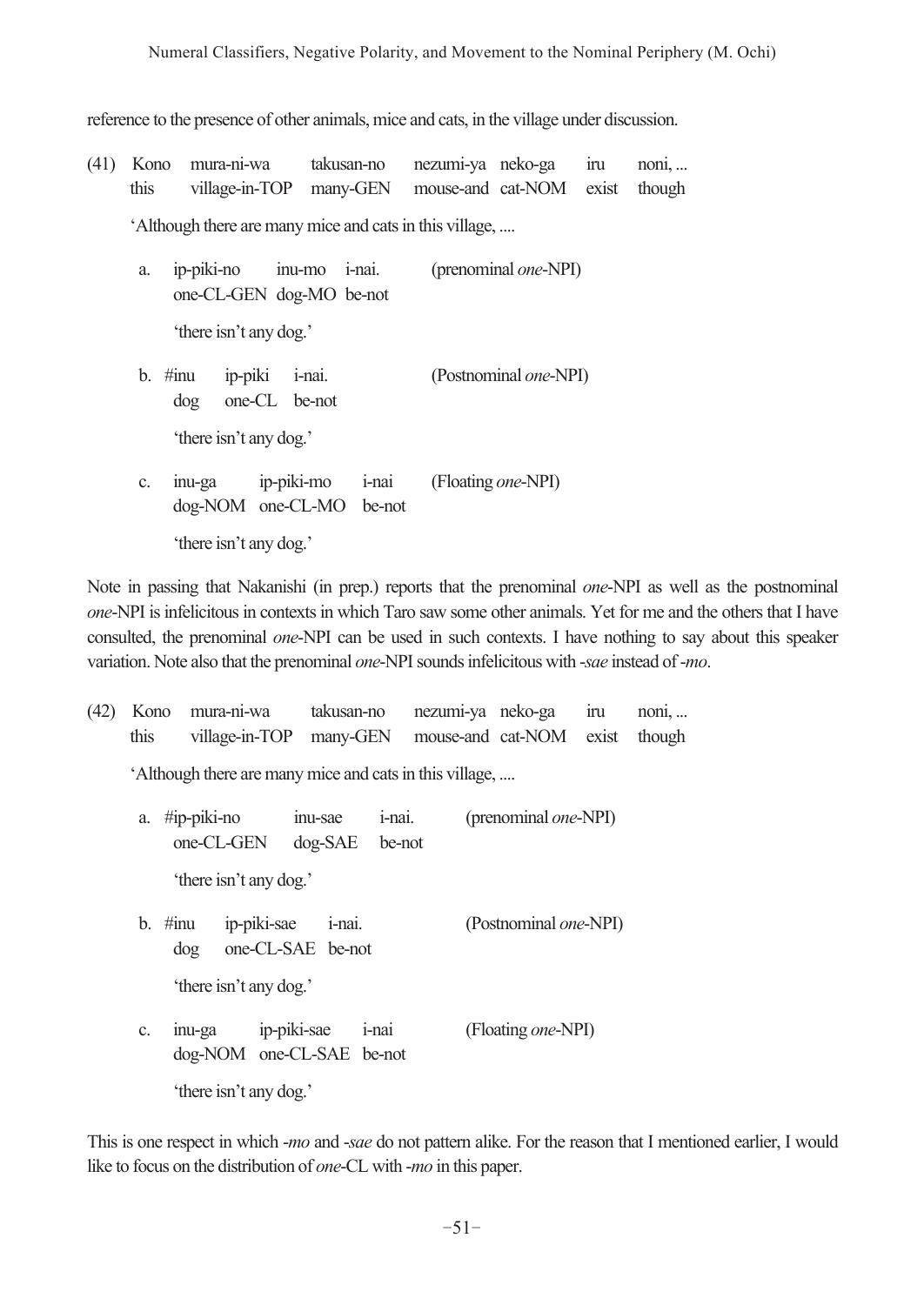Returning to the main discussion, the observation made above with respect to the distinct interpretations for the three types of *one*-NPIs raises a number of questions. Among other things, the contrast that we see between (41b) and (41c) poses an interesting problem for the analysis entertained in this paper, since the analysis holds that the postnominal *one*-NPI and the floating *one*-NPI have the same underlying structure. Below, I would like to suggest one possible line of analysis for this question.

# **3.2. (Tentative) Hypothesis**

 As we saw in (13), *wh*-NPIs may occur with Case-marked arguments with which they are associated. Based on such observations, Aoyagi and Ishii (1994) argue that *wh*-NPIs are adjuncts, and they are associated with an argument that may or may not be overtly realized. Extending Aoyagi and Ishii's viewpoint to *one*-NPIs, let us assume that they act as adjuncts when they are associated with an overt, Case-marked argument. In the following examples, *one*-NPIs occur with a Case-marked argument.

| (43) | Sono |                                                         | mori-ni iru mushi-tachi-ga sono |          |                | $hi-wa$ |                                                                              |               |
|------|------|---------------------------------------------------------|---------------------------------|----------|----------------|---------|------------------------------------------------------------------------------|---------------|
|      | that | forest                                                  | be insect-PL-NOM that           |          |                |         | $day-TOP$                                                                    |               |
|      | a.   | ip-piki-no<br>one-CL-GEN                                | ari-mo                          | sugata-o |                |         | mise-nakat-ta.<br>ant-MO appearance-ACC show-NEG-PAST                        | (prenominal)  |
|      |      |                                                         |                                 |          |                |         | 'Those insects living in that forest didn't show up that day, even one ant.' |               |
|      | b.   | ari ip-pi'ki<br>ant one-CL appearance-ACC show-NEG-PAST | sugata-o                        |          | mise-nakat-ta. |         |                                                                              | (postnominal) |
|      |      |                                                         |                                 |          |                |         | 'Those insects living in that forest didn't show up that day, even one ant.' |               |
|      |      | c. $??$ ari-ga                                          | ip-piki-mo                      | sugata-o |                |         | mise-nakat-ta.                                                               | (floating)    |

ant-NOM one-CL-MO appearance-ACC show-NEG-PAST

'(Lit.) Those insects living in that forest, no ant showed up that day.'

Here *one*-NPIs with the noun *ari* 'ant' occur with the nominative subject *mushi-tachi-ga* 'insect-PL-NOM.' And the prenominal *one*-NPI in (43a) as well as the postnominal *one*-NPI in (43b) yields the reading in which no insects, including ants, showed up. This clearly indicates that the prenominal *one*-NPI and the postnominal *one*-NPI may appear as an adjunct. The grammatical status of (43c) is unclear, but importantly, it asserts that no ant showed up without making any assertion about other insects. This is not surprising since *ari* 'ant' is *ga*-marked in this case. I assume that the floating *one*-NPI serves as an adjunct and its 'NP-portion' functions as an argument. To be more accurate, the floating *one*-NPI and the Case-marked argument originate as a unit, and they are separated in the course of derivation.

 But the above discussion does not preclude the possibility that the prenominal and postnominal *one*-NPIs occur as arguments when there is no Case-marked argument present (here we set aside the floating *one*-NPI, as it is always associated with some argument). Although this possibility is a little hard to test because *one*-NPIs are not Case-marked, we can check it by placing those NPIs in the complement position of a postposition.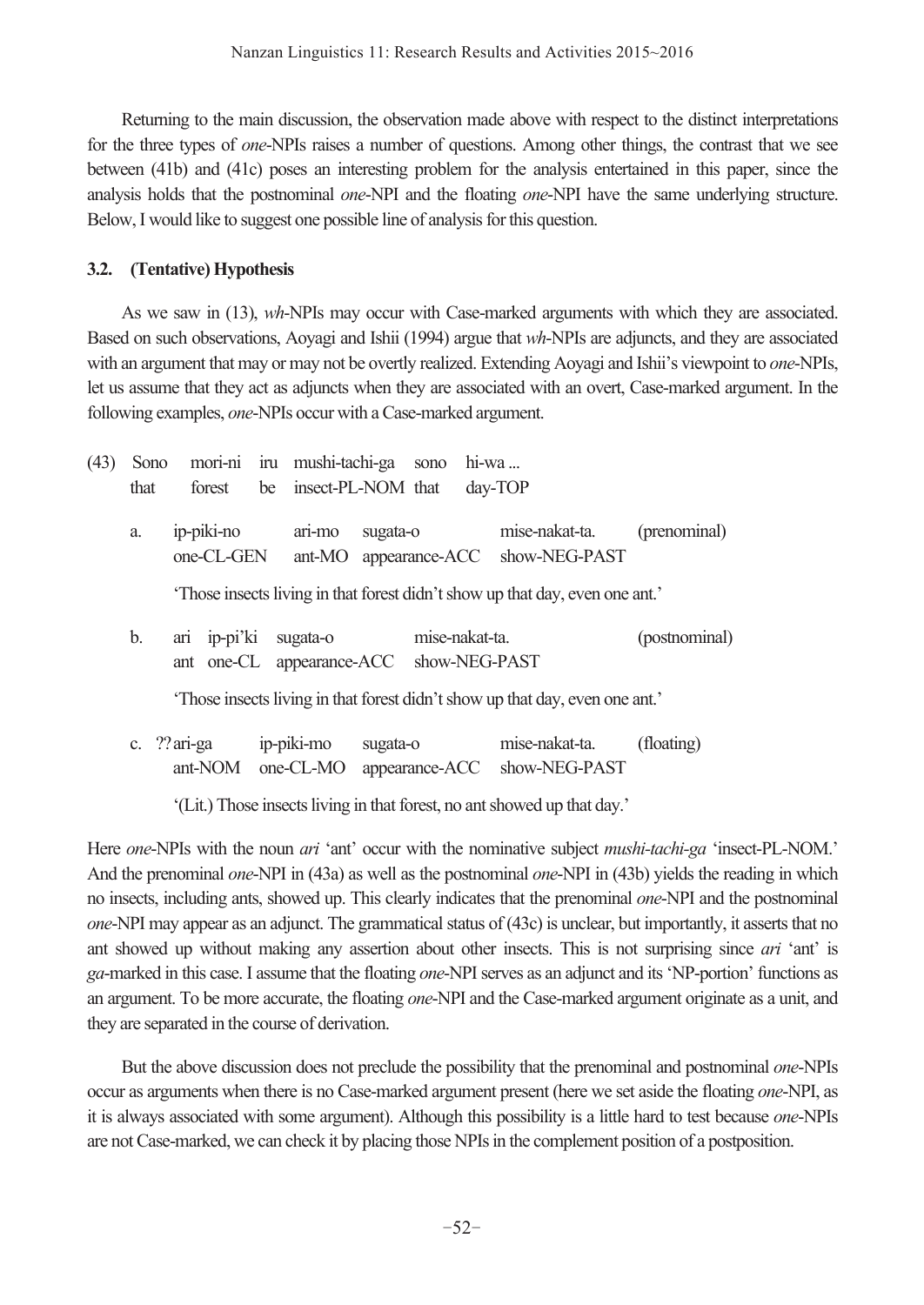- (44) Boku-wa kinoo kono gakkoo-ni kita bakari na node, .... I-TOP yesterday this school-to came just COP because 'Because I arrived at this school just yesterday, ...'
	- a. hito-ri-no kodomo to-mo mada atte inai. one-CL-GEN child with-MO yet meet not 'I haven't met with any child yet.'
	- b. kodomo hito'-ri-to mada atte inai. child one-CL-with yet meet not 'I haven't met with one (particular) child yet.'

NOT 'I haven't met with any child yet.'

As shown in (44a), the prenominal *one*-NPI does occur as an argument of a postposition, in which case -*mo* is attached to the postposition. On the other hand, (44b) does not yield an NPI reading, and *kodomo hito'-ri* 'child one-CL' yields the literal reading of 'one child.'13 On the basis of this, I conclude that the postnominal *one*-NPI cannot occur as an argument, which means that it always occurs as an adjunct.

 To summarize, the prenominal *one*-NPI occurs as an argument or as an adjunct. When it is an adjunct, it is associated with a Case-marked argument, which may or may not be overtly realized. Postnominal *one*-NPI always occurs as adjunct, and there is a clause-mate argument, overt or covert. As for the floating *one*-NPI, it counts as an adjunct in the sense that the NP-portion of the entire nominal expression serves as an argument. The table below summarizes our discussion up to this point:

(45)

 $\overline{a}$ 

|                            | argument                                      | adjunct                                           |
|----------------------------|-----------------------------------------------|---------------------------------------------------|
| Prenominal one-NPI         |                                               |                                                   |
| Postnomial <i>one</i> -NPI |                                               |                                                   |
| Floating one-NPI           | $\sqrt{\left( \rightarrow \text{NP} \right)}$ | $\sqrt{\left( \rightarrow \text{one-CL} \right)}$ |

I believe that the above discussion sheds some light on the question we raised earlier: if the postnominal *one*-NPI and the floating *one*-NPI share the same underlying structure, as assumed throughout this paper, why do they yield distinct interpretations (e.g., (41b) vs. (41b))? The two types of *one*-NPIs have distinct interpretations because they have distinct elements in the relevant argument slot: e.g., (unpronounced) 'NP' in the postnominal *one*-NPI construction and the NP-portion of the floating *one*-NPI in the floating *one*-NPI construction. (46) and (47) illustrate this point.

<sup>&</sup>lt;sup>13</sup> When we add *-mo* to this example, the sentence seems to yield the 'also' reading:

<sup>(</sup>i) ...., kodomo hito'-ri-to-mo mada atte inai. child one-CL-with-MO yet meet not

 <sup>&#</sup>x27;... I haven't met with one (particular) child (as well as someone else).'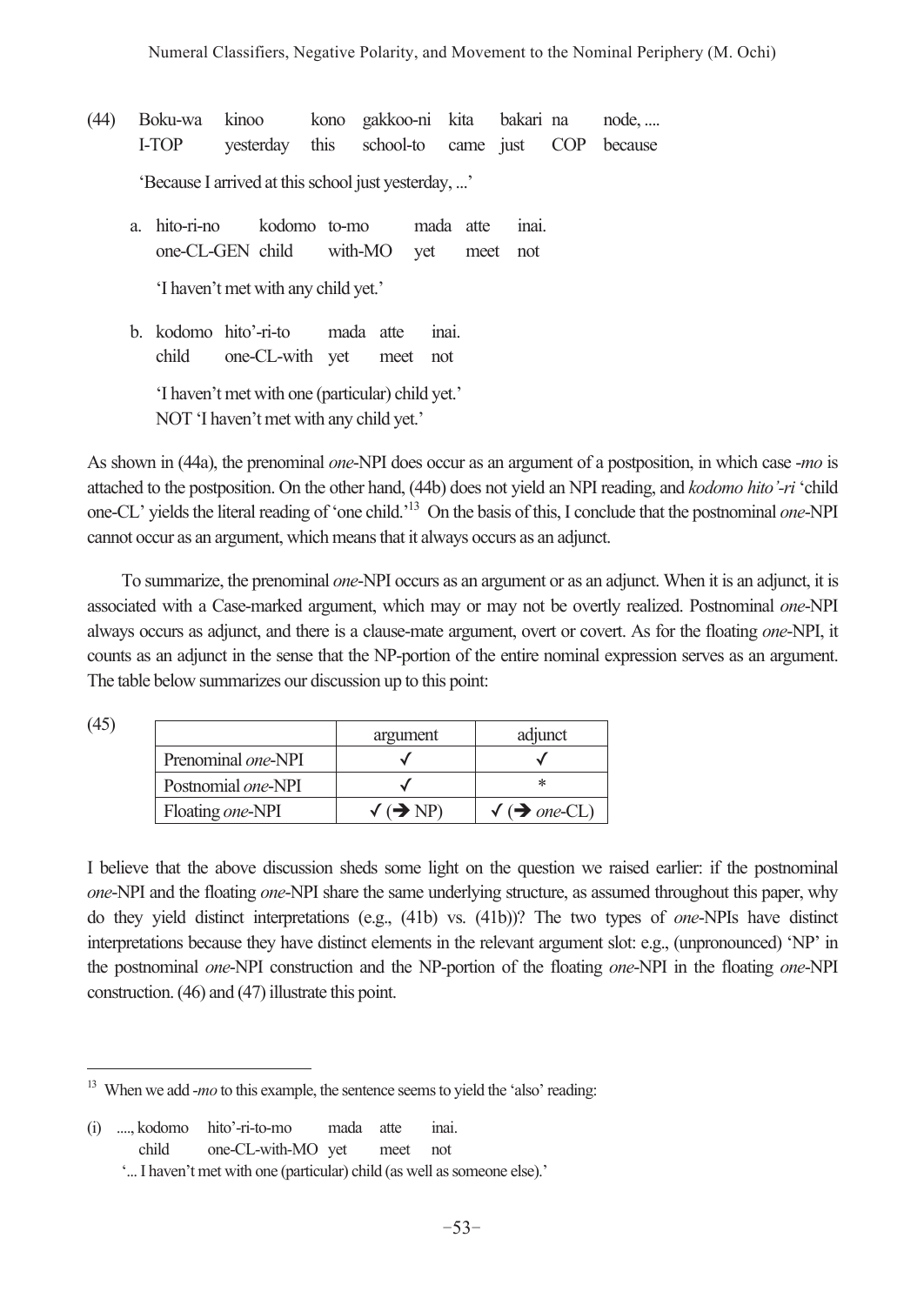Nanzan Linguistics 11: Research Results and Activities 2015~2016

|  | (46) (NP-ga) $\left[\text{adjunct} \text{ari } \text{ip-piki-}\varnothing_{\text{Foc}}\right]$ sugata-o | mise-nakat-ta.                              | (postnominal) |
|--|---------------------------------------------------------------------------------------------------------|---------------------------------------------|---------------|
|  |                                                                                                         | ant one-CL-FOC appearance-ACC show-NEG-PAST |               |

'Nothings/No insect showed up today, even one ant.'

(where 'NP' denotes some set of objects that includes ant)

(47) ari-gai [adjunct ip [*t*i piki]-mo] sugata-o mise-nakat-ta. (floating) ant-NOM one CL-MO appearance-ACC show-NEG-PAST

'No ant showed up today.'

As for the prenominal *one*-NPI, since we are assuming that it may serve as an argument or as an adjunct, we should expect structural ambiguity, unless there is an overt argument present (in which case the prenominal *one*-NPI is an adjunct). For example, we get the 'no ant' reading out of the example in (48) when the nominal with the prenominal *one*-NPI is an argument, as shown in (49a), and the 'nothing/no insect' reading when it is an adjunct, as shown in (49b).

| (48) |    | Kyoo-wa    | ip-piki-no                                            | ari-mo   | sugata-o |                | mise-nakat-ta.                                              |  |
|------|----|------------|-------------------------------------------------------|----------|----------|----------------|-------------------------------------------------------------|--|
|      |    | today-TOP  |                                                       |          |          |                | one-CL-GEN ant-MO appearance-ACC show-NEG-PAST              |  |
|      |    |            | i. 'No ant showed up today.'                          |          |          |                |                                                             |  |
|      |    |            | ii. 'Nothing/No insect showed up today, even one ant' |          |          |                |                                                             |  |
| (49) | a. | Ip-piki-no | ari-mo                                                | sugata-o |          | mise-nakat-ta. |                                                             |  |
|      |    |            | one-CL-GEN ant-MO appearance-ACC show-NEG-PAST        |          |          |                |                                                             |  |
|      | b. | $NP-ga$    | ip-piki-no                                            | ari-mo   | sugata-o |                | mise-nakat-ta.                                              |  |
|      |    |            |                                                       |          |          |                | one-CL-GEN ant-MO appearance-ACC show-NEG-PAST              |  |
|      |    |            |                                                       |          |          |                | (where 'NP' denotes some set of objects that includes ants) |  |

 While this line of analysis seems to me to be promising, there are many issues that need to be addressed and answered. For example, we saw that the postnominal *one*-NPI does not appear as an argument (see (44b)), but we want to know why its distribution is so limited. Here, I believe that Huang and Ochi's (2014) discussion of numeral classifiers and specificity is highly relevant. Based in part on Downing (1994), they claim that the postnominal NC tends to yield a specific indefinite reading. For example, the postnomoinal NC sounds odd when a non-specific reading is forced.

(50) heikin-suru to, kono byooin-de-wa maishuu .... average-do, this hospital-at-TOP every week 'On average, every week in this hospital, .... ' a. san'-nin-no akanboo-ga umare-teiru. three-CL-GEN baby-NOM be born '... three babies are born.'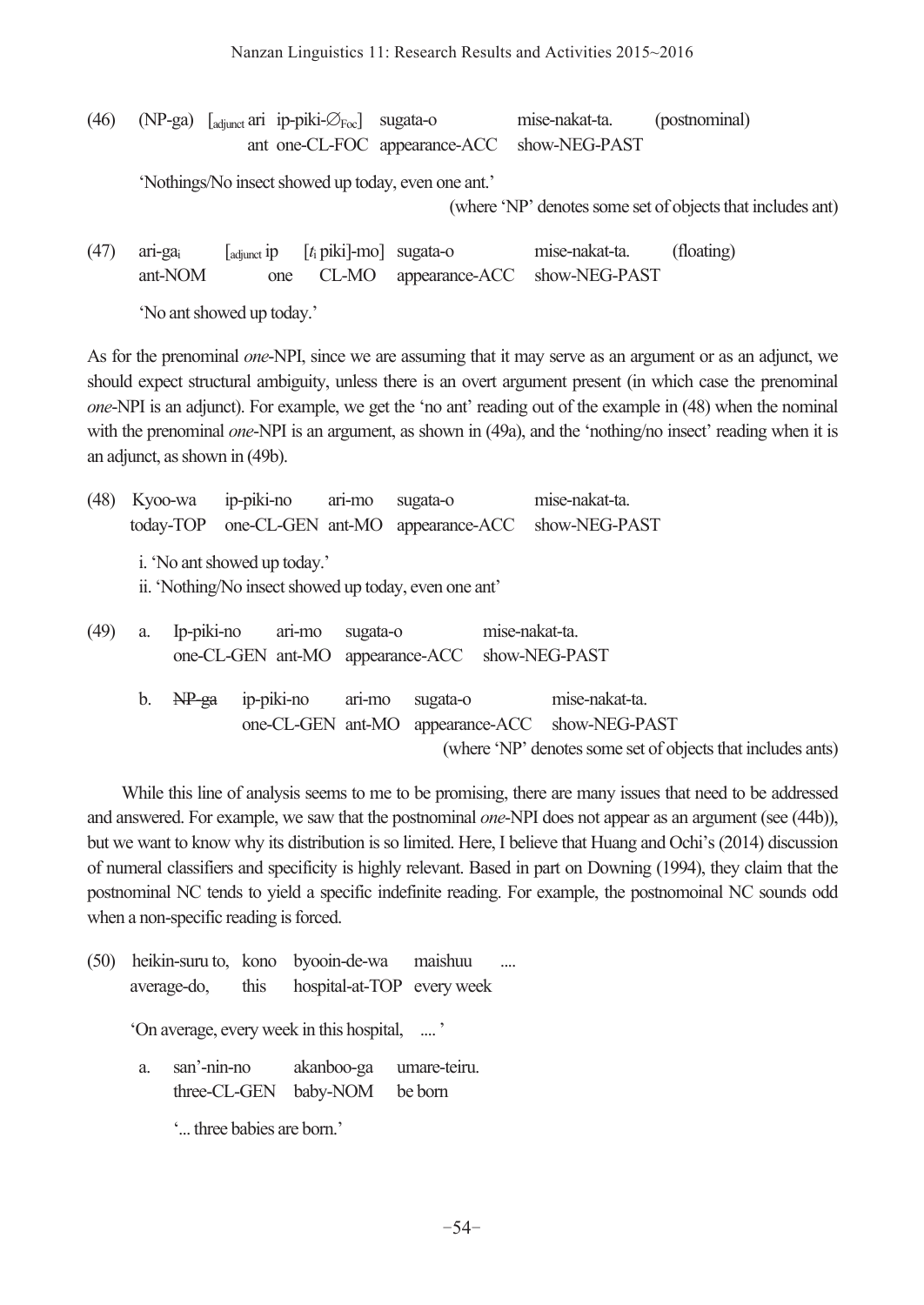b. #akanboo san'-nin-ga umare-teiru. baby three-CL**-**NOM be born

'... three babies are born.'

 c akanboo-ga san'-nin umare-teiru. baby-NOM three-CL be born

'... three babies are born.'

It may not be so surprising then that the postnominal *one*-NPI does not occur as an argument. After all, *one*-NPIs do not give rise to a specific reading, as what is at stake in this case is simply the cardinality of the nominal under discussion (e.g., one ant vs. two or more ants).

# **4. Conclusion**

 To summarize, this paper addressed several issues arising from Huang and Ochi's (2014) treatment of adnominal and floating numeral classifiers. In particular, I attempted to provide some empirical evidence for the nominal-internal movement that is claimed to be involved in creating the postnominal numeral classifier construction. Crucial evidence for this movement came from the distribution of NPIs that employ a combination of 'one' and a classifier. Following Nakanishi (in prep.), I argued for the existence of a phonologically null focus element that acts as the head of such an NPI, and the postulated movement of NP plays an important role in licensing this null head. Then, some interpretive differences among the three types of *one*-NPIs were discussed, and I tried to argue that such differences may (at least in part) stem from their distinct syntactic distributions. Many issues remain open, but I must leave the discussion of such issues for another occasion.

## **References**

An, D.-H. (2007a) "Clauses in Noncanonical Positions at the Syntax-Phonology Interface," *Syntax* 10, 38-79.

- An, D.-H. (2007b) "On the distribution of NPIs in Korean," *Natural Language Semantics* 15, 317-350.
- Aoyagi, H. and T. Ishii (1994) "On NPI Licensing in Japanese," *Japanese/Korean Linguistics* 4, 295– 311.

Borer, H. (2005) *In Name Only*, Oxford University Press, Oxford.

- Bošković, Ž. (2011) "Rescue by PF deletion, Traces as (Non)-interveners, and the *that*-trace effect," *Linguistic Inquiry* 41, 1-44.
- Bošković, Ž. and H. Lasnik (2003) "On the Distribution of Null Complementizers," *Linguistic Inquiry* 34, 527-546.

Cheng, L. and R. Sybesma (1999) "Bare and Not-so-bare Nouns and the Structure of NP," *Linguistic Inquiry* 30, 509-542.

- Chierchia, G. (1998) "Reference to Kinds across Languages," *Natural Language Semantics* 6, 339–405,
- Downing, P. (1996) *Numeral Classifier Systems: The Case of Japanese*, John Benjamins, Amsterdam.
- Huang, C.-T. J. and M. Ochi (2014) "Remarks on Classifiers and Nominal Structure in East Asian," In C.-T. J Huang and

F.-H Liu, eds., *Peaches and Plums*, Language and Linguistics Monograph Series, Academia Sinica, Taipei, 53-74. Jenks, P. (2011) "Thai Quantifier Float as Quantifier Raising," *Proceedings of GLOW-in-Asia VIII*, 198-204.